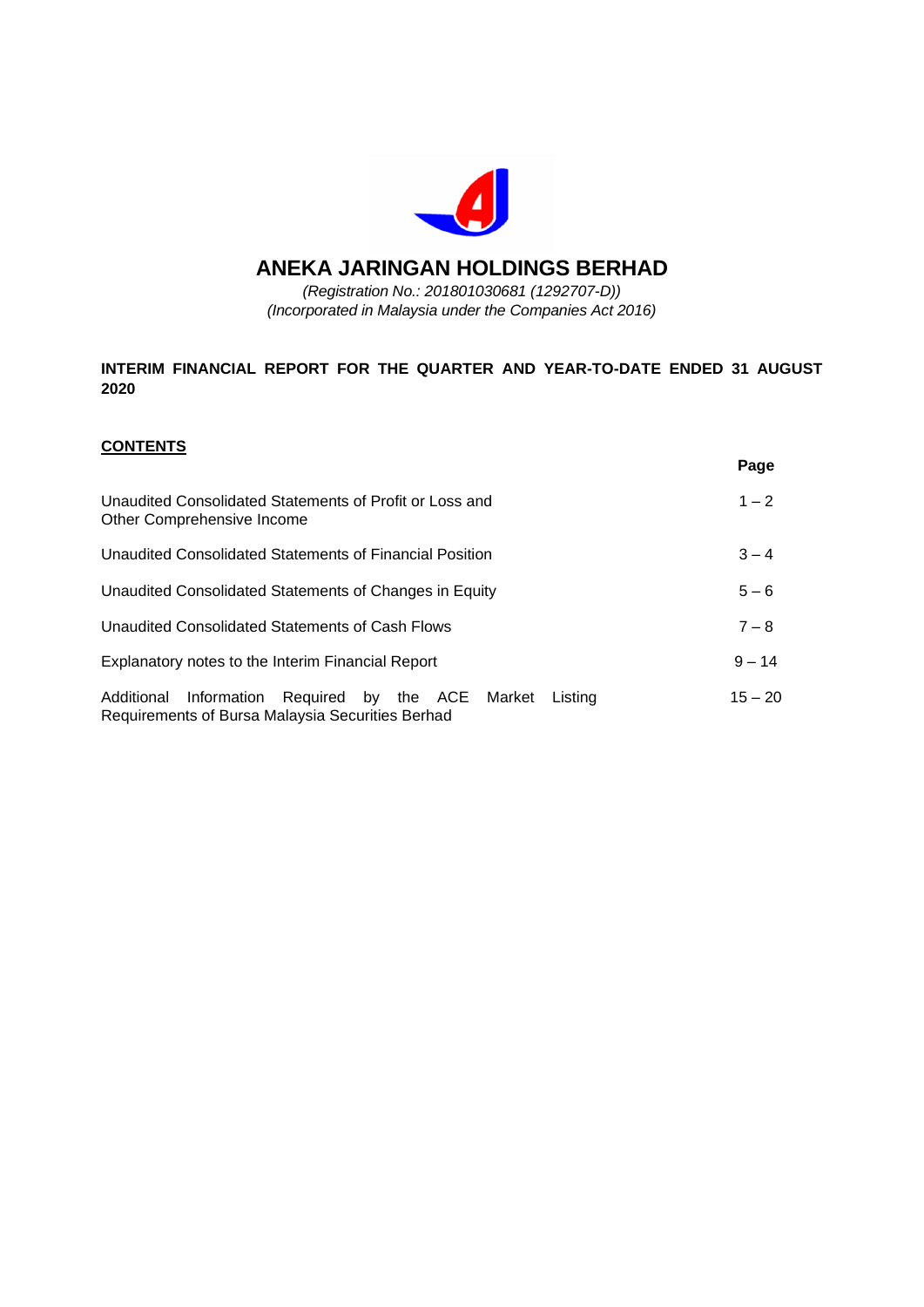

**UNAUDITED CONSOLIDATED STATEMENTS OF PROFIT OR LOSS AND OTHER COMPREHENSIVE INCOME FOR THE QUARTER AND YEAR-TO-DATE ENDED 31 AUGUST 2020**(1)

|                                                                                                                                                                                                                                                | <b>UNAUDITED</b><br><b>CURRENT</b><br><b>YEAR</b><br><b>QUARTER</b><br>31.08.20<br><b>RM'000</b> | <b>UNAUDITED</b><br><b>PRECEDING</b><br><b>YEAR</b><br>QUARTER <sup>(2)</sup><br>31.08.19<br><b>RM'000</b> | <b>UNAUDITED</b><br><b>CURRENT</b><br><b>YEAR TO</b><br><b>DATE</b><br>31.08.20<br><b>RM'000</b>         | <b>UNAUDITED</b><br><b>PRECEDING</b><br><b>YEAR TO</b><br>DATE <sup>(2)</sup><br>31.08.19<br><b>RM'000</b> |
|------------------------------------------------------------------------------------------------------------------------------------------------------------------------------------------------------------------------------------------------|--------------------------------------------------------------------------------------------------|------------------------------------------------------------------------------------------------------------|----------------------------------------------------------------------------------------------------------|------------------------------------------------------------------------------------------------------------|
| Revenue<br>Cost of sales<br>Gross profit<br>Other income<br>Administrative expenses<br>Operating profit<br>Finance costs<br>Profit before taxation<br>Income tax benefit/(expense)<br><b>Profit after taxation</b>                             | 31,120<br>(28, 693)<br>2,427<br>1,054<br>(1, 844)<br>1,637<br>(516)<br>1,121<br>464<br>1,585     | N/A<br>N/A<br>N/A<br>N/A<br>N/A<br>N/A<br>N/A<br>N/A<br>N/A<br>N/A                                         | 135,346<br>(115, 164)<br>20,182<br>5,839<br>(9,019)<br>17,002<br>(3, 161)<br>13,841<br>(3,037)<br>10,804 | N/A<br>N/A<br>N/A<br>N/A<br>N/A<br>N/A<br>N/A<br>N/A<br>N/A<br>N/A                                         |
| Other comprehensive (loss) /<br>income, net of tax<br>Item that may not<br>be<br>reclassified subsequently to<br>profit or loss<br>Remeasurement of defined<br>benefit plan<br>Item that may be reclassified<br>subsequently to profit or loss | (36)                                                                                             | N/A                                                                                                        | (8)                                                                                                      | N/A                                                                                                        |
| differences<br>Exchange<br>on<br>translation<br>of<br>foreign<br>operations<br><b>Total comprehensive</b><br>income for the financial<br>period                                                                                                | (439)<br>1,110                                                                                   | N/A<br>N/A                                                                                                 | (422)<br>10,374                                                                                          | N/A<br>N/A                                                                                                 |
| <b>PROFIT ATTRIBUTABLE</b><br><b>TO:-</b><br>Owners of the Company<br>Non-controlling interests                                                                                                                                                | 1,399<br>186<br>1,585                                                                            | N/A<br>N/A<br>N/A                                                                                          | 10,043<br>761<br>10,804                                                                                  | N/A<br>N/A<br>N/A                                                                                          |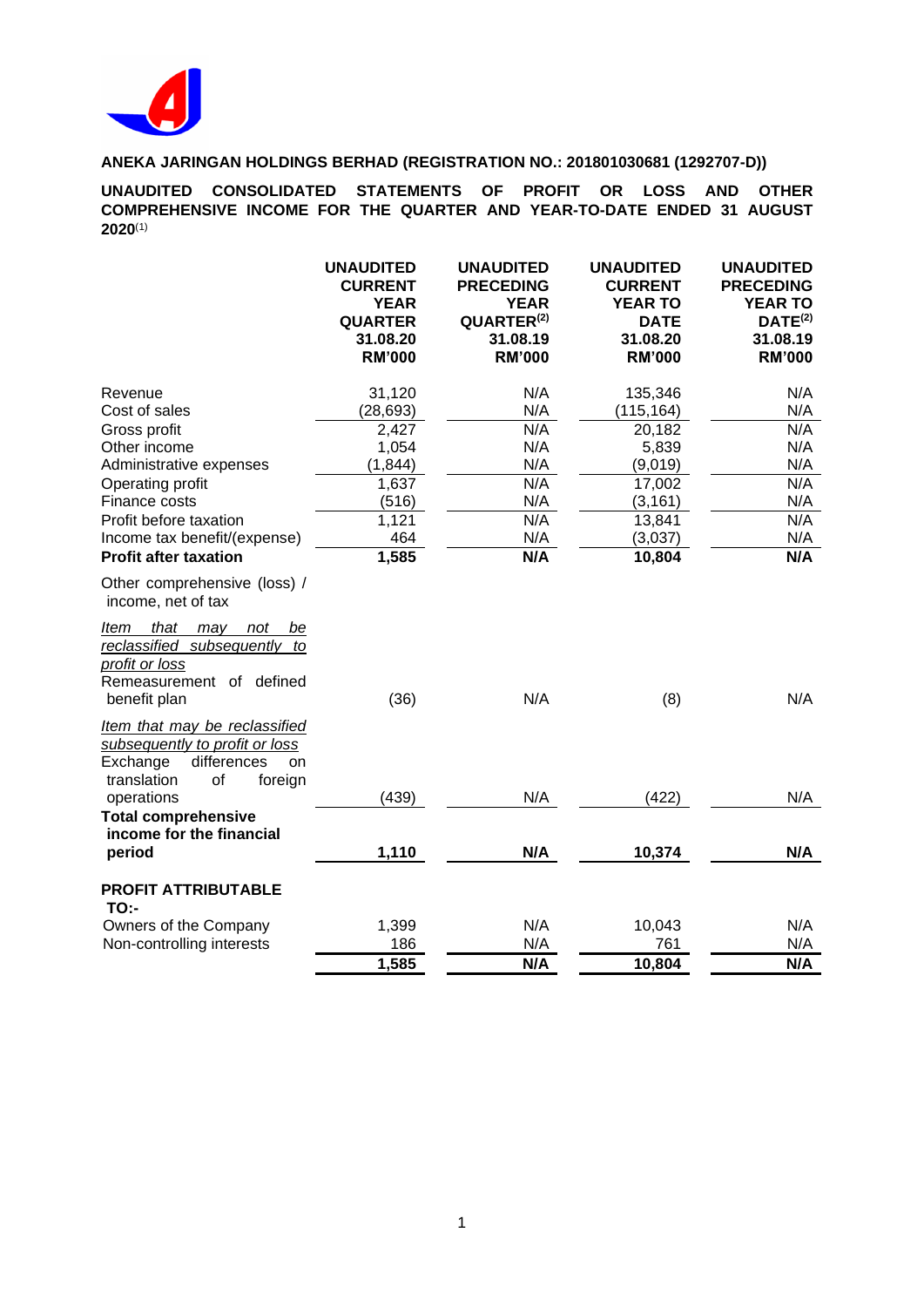

**UNAUDITED CONSOLIDATED STATEMENTS OF PROFIT OR LOSS AND OTHER COMPREHENSIVE INCOME FOR THE QUARTER AND YEAR-TO-DATE ENDED 31 AUGUST 2020**(1) **(CONT'D)**

|                                                                               | <b>UNAUDITED</b><br><b>CURRENT</b><br><b>YEAR</b><br><b>QUARTER</b><br>31.08.20<br><b>RM'000</b> | <b>UNAUDITED</b><br><b>PRECEDING</b><br><b>YEAR</b><br>QUARTER <sup>(2)</sup><br>31.08.19<br><b>RM'000</b> | <b>UNAUDITED</b><br><b>CURRENT</b><br><b>YEAR TO</b><br><b>DATE</b><br>31.08.20<br><b>RM'000</b> | <b>UNAUDITED</b><br><b>PRECEDING</b><br><b>YEAR TO</b><br>DATE <sup>(2)</sup><br>31.08.19<br><b>RM'000</b> |
|-------------------------------------------------------------------------------|--------------------------------------------------------------------------------------------------|------------------------------------------------------------------------------------------------------------|--------------------------------------------------------------------------------------------------|------------------------------------------------------------------------------------------------------------|
| <b>TOTAL COMPREHENSIVE</b><br><b>INCOME ATTRIBUTABLE</b><br>TO:-              |                                                                                                  |                                                                                                            |                                                                                                  |                                                                                                            |
| Owners of the Company                                                         | 1,139                                                                                            | N/A                                                                                                        | 9,807                                                                                            | N/A                                                                                                        |
| Non-controlling interests                                                     | (29)                                                                                             | N/A                                                                                                        | 567                                                                                              | N/A                                                                                                        |
|                                                                               | 1,110                                                                                            | N/A                                                                                                        | 10,374                                                                                           | N/A                                                                                                        |
| <b>Earnings</b><br>share<br>per<br>attributable to owners of<br>the Company:- |                                                                                                  |                                                                                                            |                                                                                                  |                                                                                                            |
| - Basic (Sen)                                                                 | $0.35^{(3)}$                                                                                     | N/A                                                                                                        | $2.52^{(3)}$                                                                                     | N/A                                                                                                        |
| - Diluted (Sen)                                                               | $0.35^{(3)}$                                                                                     | N/A                                                                                                        | $2.52^{(3)}$                                                                                     | N/A                                                                                                        |

#### **Notes:**

- (1) The basis of preparation of the Unaudited Consolidated Statements of Profit or Loss and Other Comprehensive Income are disclosed in Note A1 and should be read in conjunction with the Accountants' Report for the financial period ended 31 May 2020 as disclosed in the Prospectus of the Company dated 1 October 2020 ("**Prospectus**") and the accompanying explanatory notes attached to this interim financial report.
- (2) No comparative figures for the preceding year's quarter and year-to-date are available as this is the first interim financial report on the consolidated results for the final quarter ended 31 August 2020 announced by the Company in compliance with the ACE Market Listing Requirements of Bursa Malaysia Securities Berhad ("**Bursa Securities**") ("**Listing Requirements**").
- (3) The basic earnings per share is computed based on profit after taxation attributable to the owners of the Company and divided by the weighted average number of ordinary shares in issue as at 31 August 2020. The diluted earnings per share is equivalent to the basic earnings per share as the Company does not have any convertible securities outstanding.
- N/A Not applicable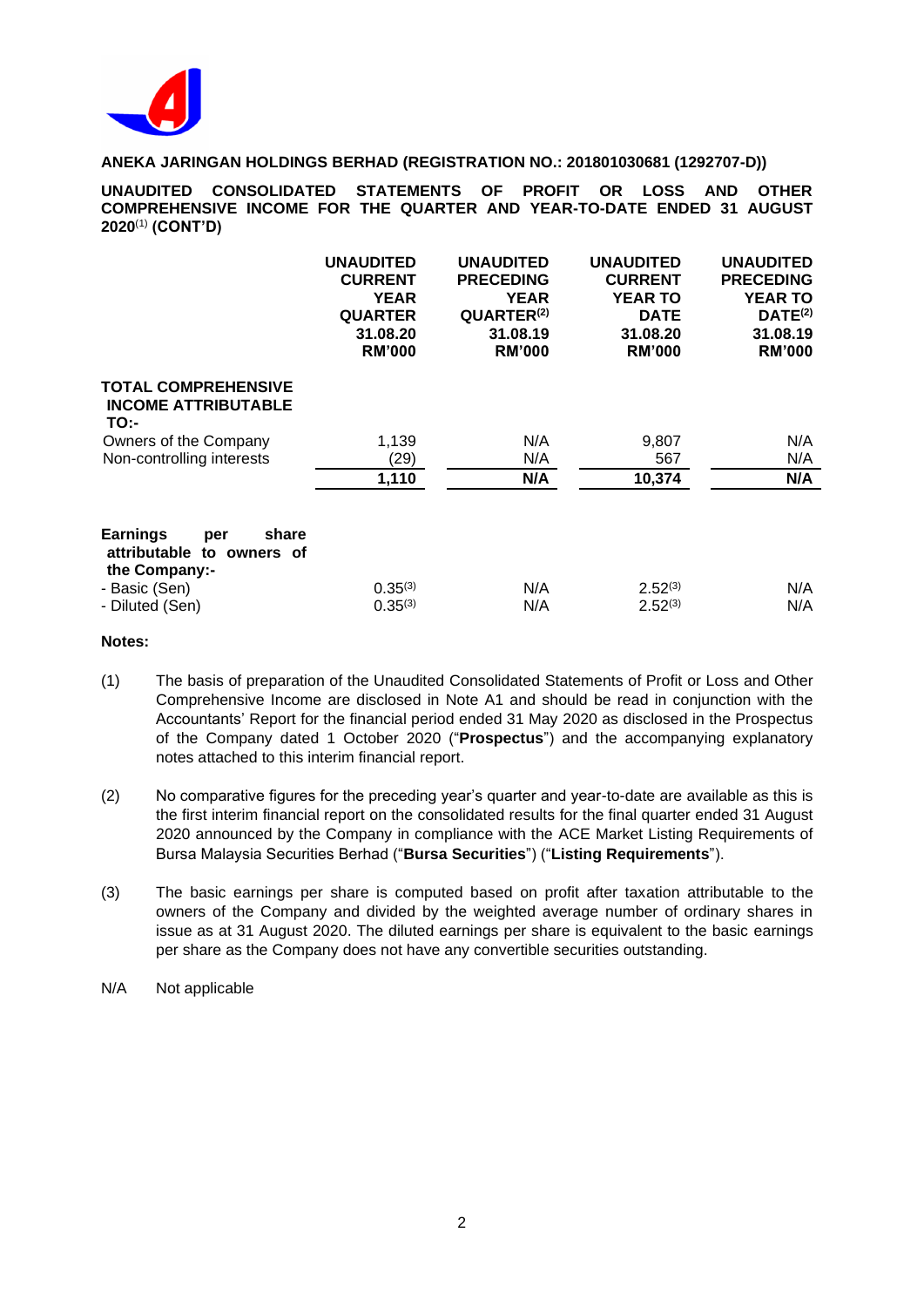

# **ANEKA JARINGAN HOLDINGS BERHAD (REGISTRATION NO.: 201801030681 (1292707-D)) UNAUDITED CONSOLIDATED STATEMENTS OF FINANCIAL POSITION AS AT 31 AUGUST 2020**(1)

|                                                         | <b>Unaudited</b> | Audited <sup>(3)</sup> |
|---------------------------------------------------------|------------------|------------------------|
|                                                         | 31.08.20         | 31.08.19               |
|                                                         | <b>RM'000</b>    | <b>RM'000</b>          |
| <b>ASSETS</b>                                           |                  |                        |
| <b>Non-Current Assets</b>                               |                  |                        |
| Property, plant and equipment                           | 54,922           | N/A                    |
| Investment properties                                   | 4,647            | N/A                    |
| Deferred tax assets                                     |                  | N/A                    |
| Trade and other receivables                             | 17,277           | N/A                    |
| <b>Total non-current assets</b>                         | 76,846           | N/A                    |
| <b>Current Assets</b>                                   |                  |                        |
| Current tax assets                                      | 1,790            | N/A                    |
| Trade and other receivables                             | 42,554           | N/A                    |
| Contract assets                                         | 64,377           | N/A                    |
| Other current assets                                    | 3,005            | N/A                    |
| Cash and short-term deposits                            | 15,889           | N/A                    |
| <b>Total current assets</b>                             | 127,615          | N/A                    |
| <b>TOTAL ASSETS</b>                                     | 204,461          | N/A                    |
|                                                         |                  |                        |
| <b>EQUITY AND LIABILITIES</b>                           |                  |                        |
| <b>Equity Attributable to the Owners of the Company</b> |                  |                        |
| Share capital                                           | 79,642           | N/A                    |
| Reorganisation reserve                                  | (76, 342)        | N/A                    |
| Exchange reserve                                        | (221)            | N/A                    |
| Retained earnings                                       | 85,671           | N/A                    |
| Shareholders' fund                                      | 88,750           | N/A                    |
| Non-controlling interests                               | 5,315            | N/A                    |
| <b>TOTAL EQUITY</b>                                     | 94,065           | N/A                    |
| <b>Non-Current Liabilities</b>                          |                  |                        |
| Loans and borrowings                                    | 26,326           | N/A                    |
| <b>Employees benefits</b>                               | 794              | N/A                    |
| Deferred tax liabilities                                | 1,471            | N/A                    |
| Trade payables                                          | 2,279            | N/A                    |
| <b>Total Non-Current Liabilities</b>                    | 30,870           | N/A                    |
| <b>Current Liabilities</b>                              |                  |                        |
| Loans and borrowings                                    | 40,758           | N/A                    |
| Provisions                                              |                  | N/A                    |
| <b>Current tax liabilities</b>                          | 800              | N/A                    |
| Trade and other payables                                | 37,850           | N/A                    |
| <b>Contract liabilities</b>                             | 118              | N/A                    |
| <b>Total Current Liabilities</b>                        | 79,526           | N/A                    |
| <b>TOTAL LIABILITIES</b>                                | 110,396          | N/A                    |
| <b>TOTAL EQUITY AND LIABILITIES</b>                     | 204,461          | N/A                    |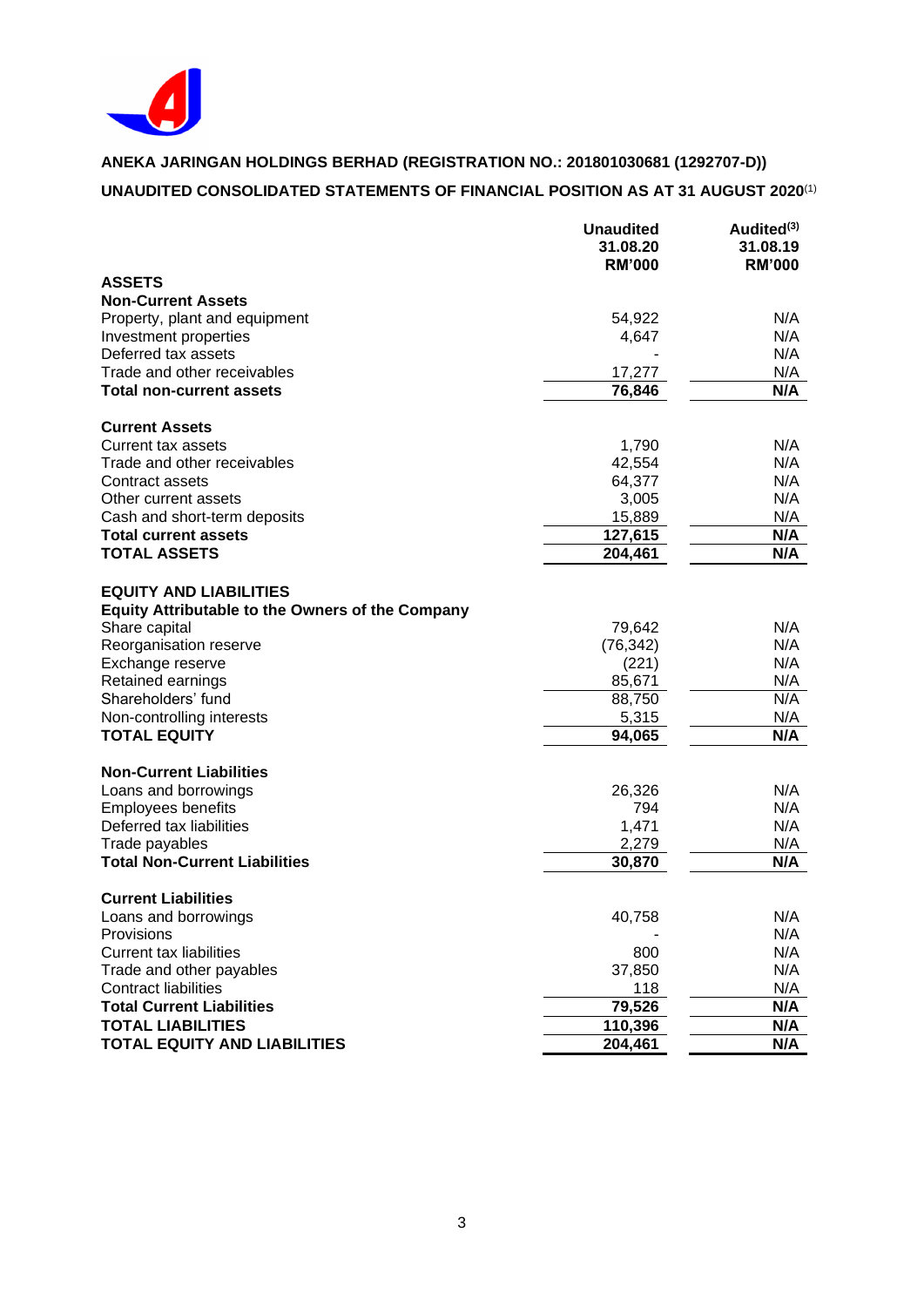

# **UNAUDITED CONSOLIDATED STATEMENTS OF FINANCIAL POSITION AS AT 31 AUGUST 2020**(1) **(CONT'D)**

|                                                                                               | <b>Unaudited</b><br>31.08.20 | Audited <sup>(3)</sup><br>31.08.19 |
|-----------------------------------------------------------------------------------------------|------------------------------|------------------------------------|
| Number of issued shares ('000)<br>Net assets per ordinary share attributable to owners of the | 398,210 <sup>(2)</sup>       | -                                  |
| Company (Sen)                                                                                 | 22.29                        | -                                  |

## **Notes:**

- (1) The basis of preparation of the Unaudited Consolidated Statements of Financial Position are disclosed in Note A1 and should be read in conjunction with the Accountants' Report for the financial period ended 31 May 2020 as disclosed in the Prospectus of the Company dated 1 October 2020 and the accompanying explanatory notes attached to this interim financial report.
- (2) Number of ordinary shares in the Company in issue after the acquisitions of subsidiaries by the Company on 25 August 2020, as further detailed in Note A7.
- (3) No comparative figures for the preceding year's quarter and year-to-date are available as this is the first interim financial report on the consolidated results for the final quarter ended 31 August 2020 announced by the Company in compliance with the Listing Requirements.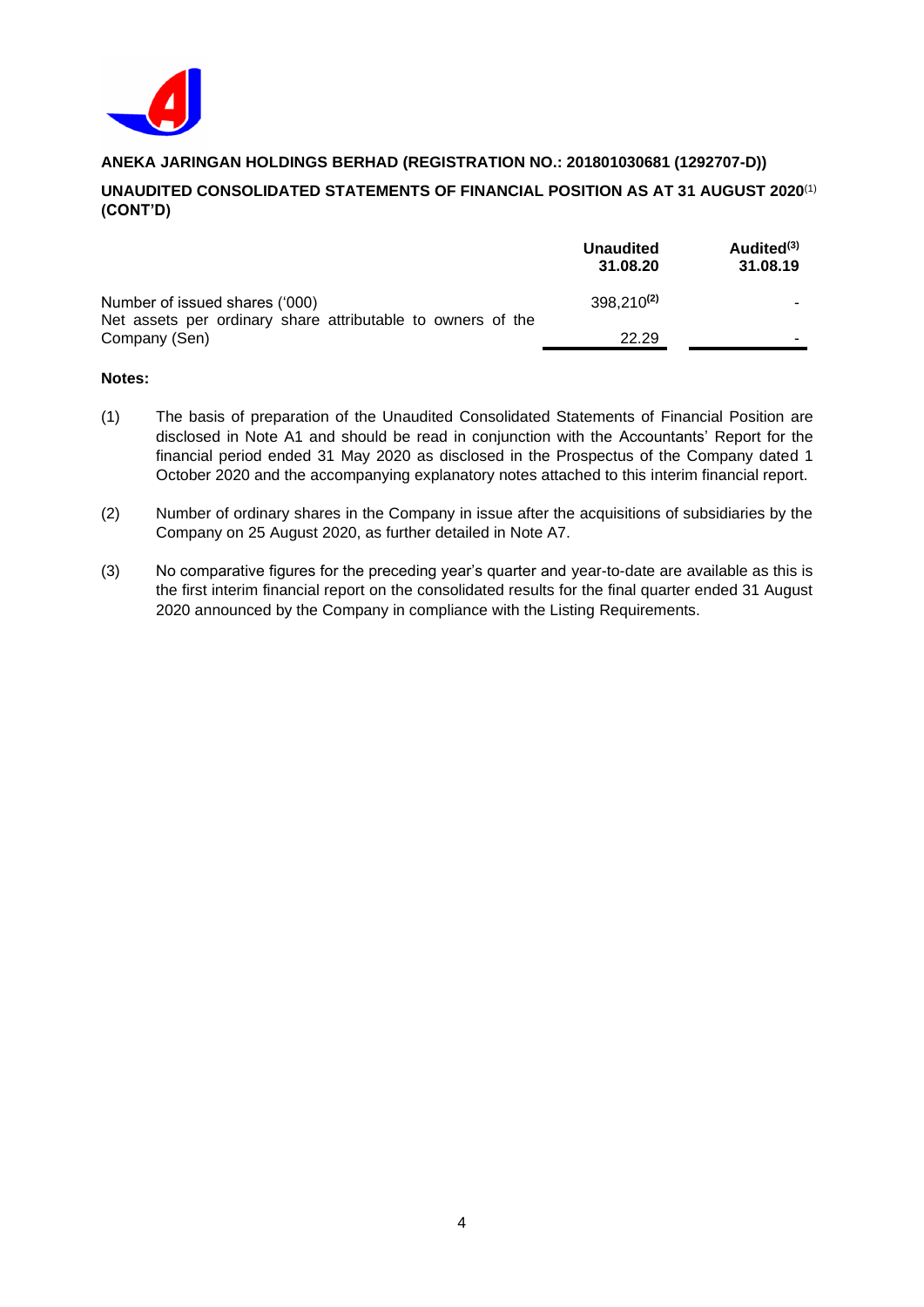

# **UNAUDITED CONSOLIDATED STATEMENTS OF CHANGES IN EQUITY FOR THE QUARTER AND YEAR-TO-DATE ENDED 31 AUGUST 2020**(1)

|                                                                                                                               | <------- Non-Distributable ------>              |                                                   |                                                    | <b>Distributable</b><br><b>Attributable</b><br>to Owners |                                    | Total<br>Non-<br>controlling<br><b>Equity</b> |                 |               |
|-------------------------------------------------------------------------------------------------------------------------------|-------------------------------------------------|---------------------------------------------------|----------------------------------------------------|----------------------------------------------------------|------------------------------------|-----------------------------------------------|-----------------|---------------|
|                                                                                                                               | <b>Share</b><br><b>Capital</b><br><b>RM'000</b> | Reorganisation<br><b>Reserve</b><br><b>RM'000</b> | <b>Exchange</b><br><b>Reserve</b><br><b>RM'000</b> | <b>Retained</b><br><b>Earnings</b><br><b>RM'000</b>      | of the<br>Company<br><b>RM'000</b> | <b>interests</b><br><b>RM'000</b>             |                 | <b>RM'000</b> |
| Balance as at 1.9.2019 <sup>(2)</sup>                                                                                         | (*)                                             | $\blacksquare$                                    |                                                    | (19)                                                     | (19)                               |                                               | (19)            |               |
| Profit for the financial period<br>Other comprehensive income for the financial<br>period                                     | ۰                                               |                                                   | (232)                                              | 10,043<br>(4)                                            | 10,043<br>(236)                    | 761<br>(194)                                  | 10,804<br>(430) |               |
| Total comprehensive income for the financial<br>period                                                                        |                                                 |                                                   | (232)                                              | 10,039                                                   | 9,807                              | 567                                           | 10,374          |               |
| Transactions with owners:-<br>- Acquisition of subsidiaries<br>acquisition<br>- Adjustment<br>the<br>on<br>of<br>subsidiaries | 82,942<br>(3,300)                               | (79, 642)<br>3,300                                | 11                                                 | 75,651                                                   | 78,962                             | 4,748                                         | 83,710          |               |
| Balance as at 31.8.20                                                                                                         | 79,642                                          | (76, 342)                                         | (221)                                              | 85,671                                                   | 88,750                             | 5,315                                         | 94,065          |               |

\* RM4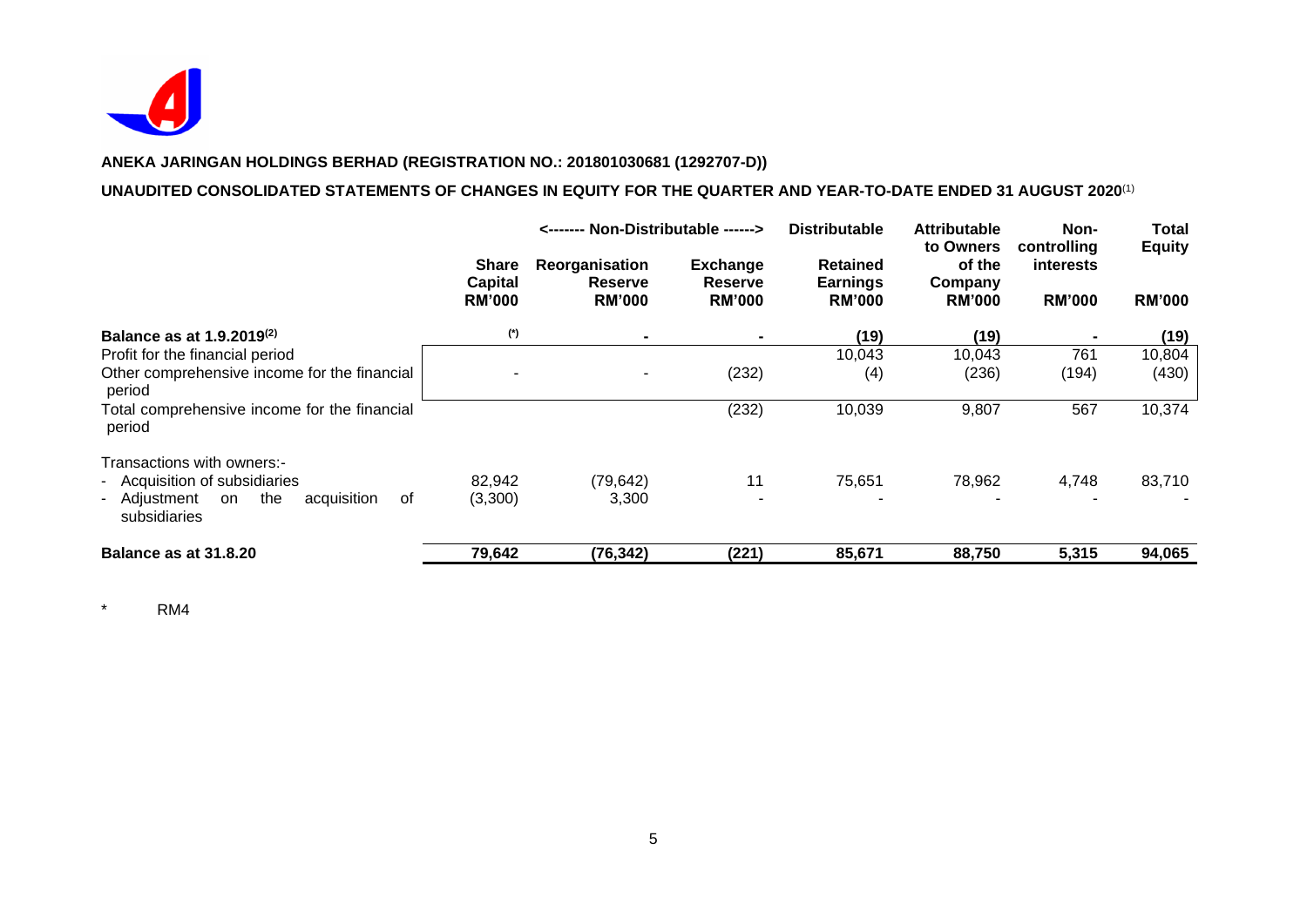

# **UNAUDITED CONSOLIDATED STATEMENTS OF CHANGES IN EQUITY FOR THE QUARTER AND YEAR-TO-DATE ENDED 31 AUGUST 2020**(1) **(CONT'D)**

#### **Notes:**

- (1) The basis of preparation of the Unaudited Consolidated Statements of Changes in Equity are disclosed in Note A1 and should be read in conjunction with the Accountants' Report for the financial period ended 31 May 2020 as disclosed in the Prospectus and the accompanying explanatory notes attached to this interim financial report.
- (2) No comparative figures for the preceding year's quarter and year-to-date are available as this is the first interim financial report on the consolidated results for the final quarter ended 31 August 2020 announced by the Company in compliance with the Listing Requirements.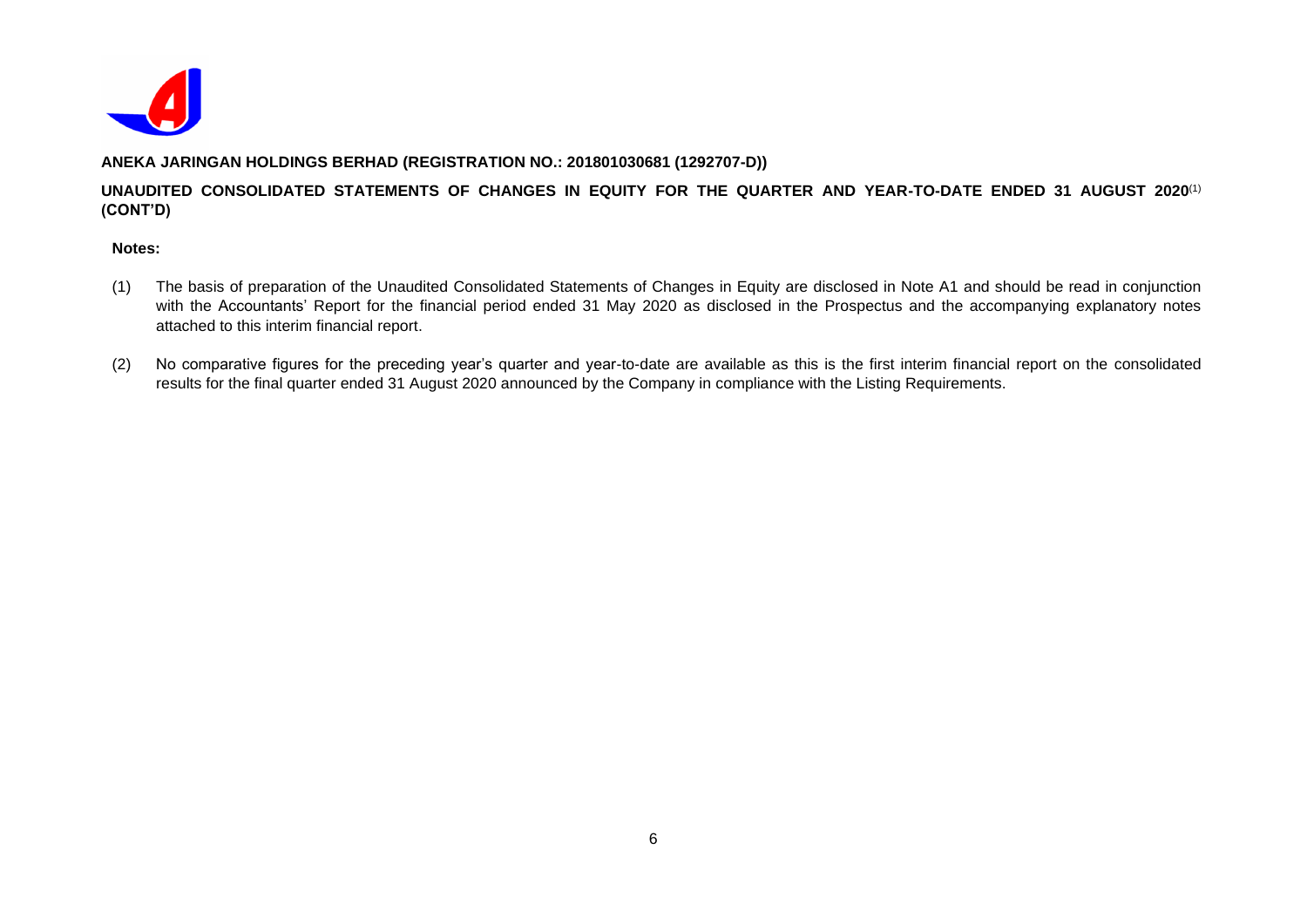

# **UNAUDITED CONSOLIDATED STATEMENTS OF CASH FLOWS FOR THE QUARTER AND YEAR-TO-DATE ENDED 31 AUGUST 2020**(1)

|                                                                                                          | <b>CURRENT</b><br><b>YEAR TO DATE</b><br>31.08.20<br><b>RM'000</b> | <b>PRECEDING</b><br>YEAR TO DATE<br>$31.08.19^{(2)}$<br><b>RM'000</b> |
|----------------------------------------------------------------------------------------------------------|--------------------------------------------------------------------|-----------------------------------------------------------------------|
| CASH FLOWS (FOR) / FROM OPERATING<br><b>ACTIVITIES</b>                                                   |                                                                    |                                                                       |
| Profit before taxation                                                                                   | 13,841                                                             | N/A                                                                   |
| Adjustments for:                                                                                         |                                                                    |                                                                       |
| Amortisation / Depreciation of investment properties                                                     | 80                                                                 | N/A                                                                   |
| Depreciation of property, plant and equipment<br>Gain on disposal of property, plant and equipment       | 16,175<br>(951)                                                    | N/A<br>N/A                                                            |
| Interest income                                                                                          | (394)                                                              | N/A                                                                   |
| Interest expenses                                                                                        | 3,161                                                              | N/A                                                                   |
| Reversal of impairment loss on trade receivables                                                         | (310)                                                              | N/A                                                                   |
| Unrealised (gain) / loss on foreign exchange                                                             | (70)                                                               | N/A                                                                   |
| Operating (loss)/profit before working capital changes                                                   | 31,532                                                             | N/A                                                                   |
| Changes in working capital                                                                               |                                                                    |                                                                       |
| Trade and other receivables                                                                              | 22,953                                                             | N/A                                                                   |
| Contract assets                                                                                          | 8,508                                                              | N/A                                                                   |
| Trade and other payables<br><b>Employee benefits</b>                                                     | (29, 780)<br>85                                                    | N/A<br>N/A                                                            |
| Provisions                                                                                               | (3,760)                                                            | N/A                                                                   |
| <b>Contract liabilities</b>                                                                              | (2, 154)                                                           | N/A                                                                   |
| CASH (FOR) / FROM OPERATIONS                                                                             | 27,384                                                             | N/A                                                                   |
| Income tax paid                                                                                          | (4, 830)                                                           | N/A                                                                   |
| Interest received                                                                                        | 394                                                                | N/A                                                                   |
| Interest paid                                                                                            | (182)                                                              | N/A                                                                   |
| NET CASH (FOR) / FROM OPERATING ACTIVITIES                                                               | 22,766                                                             | N/A                                                                   |
| <b>CASH</b><br><b>FLOWS</b><br><b>FROM</b><br>(FOR)<br><b>INVESTING</b><br>$\prime$<br><b>ACTIVITIES</b> |                                                                    |                                                                       |
| Purchase of property, plant and equipment                                                                | (1, 398)                                                           | N/A                                                                   |
| from disposal of property, plant<br>Proceeds<br>and<br>equipment                                         | 951                                                                | N/A                                                                   |
| Change in pledged deposits                                                                               | 498                                                                | N/A                                                                   |
| NET CASH FROM / (FOR) INVESTING ACTIVITIES                                                               | 51                                                                 | N/A                                                                   |
| CASH FLOWS FROM FINANCING ACTIVITIES                                                                     |                                                                    |                                                                       |
| Interest paid                                                                                            | (2,979)                                                            | N/A                                                                   |
| Net Change in term loans                                                                                 | (1, 291)                                                           | N/A                                                                   |
| Net Change in finance lease liabilities                                                                  | (14, 732)                                                          | N/A                                                                   |
| Net Change in bankers acceptances                                                                        | 3,304                                                              | N/A                                                                   |
| Net Change in invoice financing                                                                          | (266)                                                              | N/A                                                                   |
| Net Change in promissory notes<br>Net Change in amount to directors                                      | 284<br>(215)                                                       | N/A<br>N/A                                                            |
| <b>NET CASH FROM FINANCING ACTIVITIES</b>                                                                | (15, 895)                                                          | N/A                                                                   |
|                                                                                                          |                                                                    |                                                                       |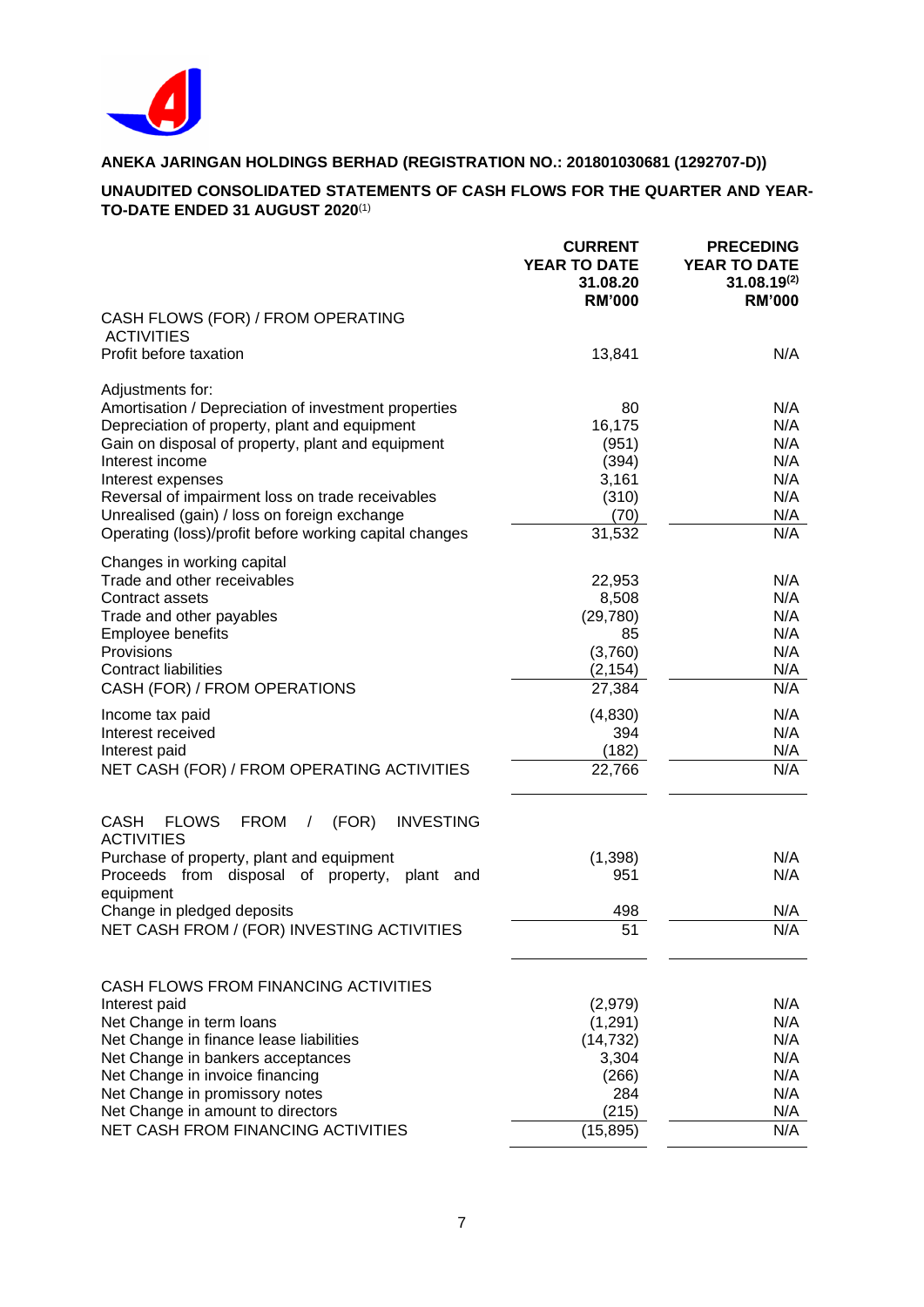

# **UNAUDITED CONSOLIDATED STATEMENTS OF CASH FLOWS FOR THE QUARTER AND YEAR-TO-DATE ENDED 31 AUGUST 2020**(1) **(CONT'D)**

|                                                                            | <b>CURRENT</b><br><b>YEAR TO DATE</b><br>31.08.20<br><b>RM'000</b><br>6,922 | <b>PRECEDING</b><br><b>YEAR TO DATE</b><br>$31.08.19^{(2)}$<br><b>RM'000</b><br>N/A |
|----------------------------------------------------------------------------|-----------------------------------------------------------------------------|-------------------------------------------------------------------------------------|
| NET (DECREASE) / INCREASE IN CASH AND CASH<br><b>EQUIVALENTS</b>           |                                                                             |                                                                                     |
| EFFECT OF FOREIGN EXCHANGE TRANSLATION                                     | 132                                                                         | N/A                                                                                 |
| CASH AND CASH EQUIVALENTS AT THE<br><b>BEGINNING OF THE FINANCIAL YEAR</b> | 482                                                                         | N/A                                                                                 |
| CASH AND CASH EQUIVALENTS AT THE END OF<br>THE FINANCIAL YEAR              | 7,536                                                                       | N/A                                                                                 |
| CASH AND CASH EQUIVALENTS AT THE END OF<br>THE FINANCIAL YEAR COMPRISES:   |                                                                             |                                                                                     |
| Cash and bank balances                                                     | 7,536                                                                       | N/A                                                                                 |
| Fixed deposits with licensed banks                                         | 8,353                                                                       | N/A                                                                                 |
|                                                                            | 15,889                                                                      | N/A                                                                                 |
| Less: Fixed deposits pledged to licensed banks                             | (8, 353)                                                                    | N/A                                                                                 |
|                                                                            | 7,536                                                                       | N/A                                                                                 |
|                                                                            |                                                                             |                                                                                     |

## **Notes:**

- (1) The basis of preparation of the Unaudited Consolidated Statements of Cash Flows are disclosed in Note A1 and should be read in conjunction with the Accountants' Report for the financial period ended 31 May 2020 as disclosed in the Prospectus and the accompanying explanatory notes attached to this interim financial report.
- (2) No comparative figures for the preceding year-to-date are available as this is the first interim financial report on the consolidated results for the final quarter ended 31 August 2020 announced by the Company in compliance with the Listing Requirements.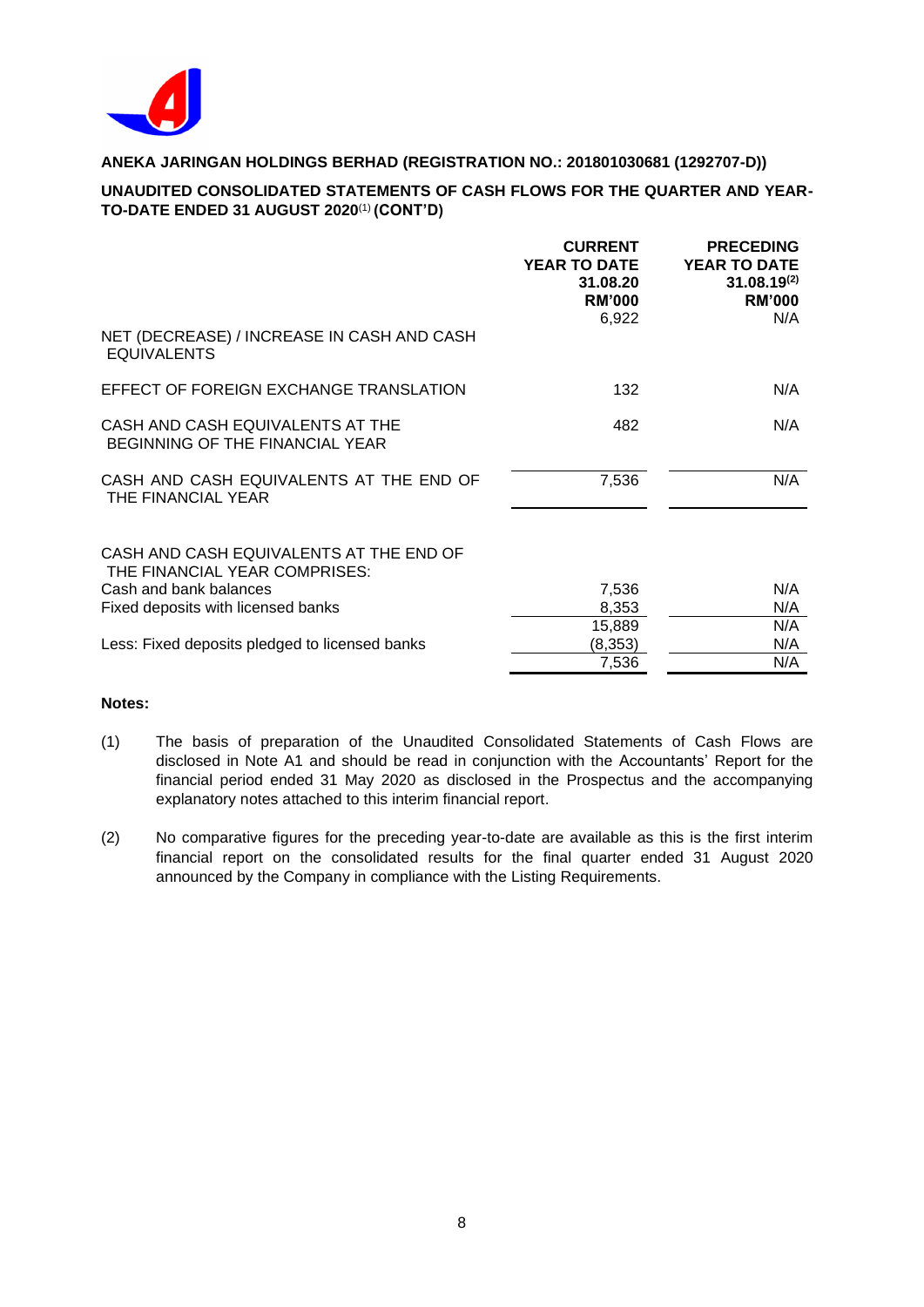

# **A EXPLANATORY NOTES TO THE INTERIM FINANCIAL REPORT FOR THE QUARTER AND YEAR-TO-DATE ENDED 31 AUGUST 2020**

## **A1. Basis of Preparation**

The interim financial report of the Group is unaudited and has been prepared in accordance with Malaysian Financial Reporting Standard ("**MFRS**") 134, Interim Financial Reporting, International Financial Reporting Standards ("**IFRS**") 34, Interim Financial Reporting and Rule 9.22 of the ACE Market Listing Requirements of Bursa Malaysia Securities Berhad ("**Bursa Securities**") ("**Listing Requirements**").

This is the first interim financial report on the Company's unaudited condensed consolidated financial results for the final quarter ended 31 August 2020 announced by the Company in compliance with the Listing Requirements and as such, there are no comparative figures for the preceding year's corresponding period.

This interim financial report should be read in conjunction with the Accountants' Report for the financial period ended 31 May 2020 as disclosed in the Prospectus and the accompanying explanatory notes attached to this interim financial report.

## **A2. Changes in Accounting Policies**

The accounting policies and methods of computation adopted by the Group in this interim financial report are consistent with those as disclosed in the Accountants' Report in the Prospectus. The Group has adopted those standards, amendments and interpretations that have become effective and such adoptions do not have material impact on the financial position and performance of the Group.

New MFRS, amendments/improvements to MFRSs and new IC Interpretation **("IC Int**") adopted during the financial yea.

| New MFRS |        |
|----------|--------|
| MFRS 16  | Leases |

|                   | Amendments/Improvements to MFRSs                    |
|-------------------|-----------------------------------------------------|
| MFRS <sub>3</sub> | <b>Business Combinations</b>                        |
| MFRS 9            | Financial Instruments                               |
| MFRS 11           | Joint Arrangements                                  |
| <b>MFRS 112</b>   | Income Taxes                                        |
| <b>MFRS 119</b>   | Employee Benefits                                   |
| <b>MFRS 123</b>   | <b>Borrowing Costs</b>                              |
| <b>MFRS 128</b>   | <b>Investments in Associates and Joint Ventures</b> |
| New IC Int        |                                                     |
| $IC$ Int $23$     | Uncertainty over Income Tax Treatments              |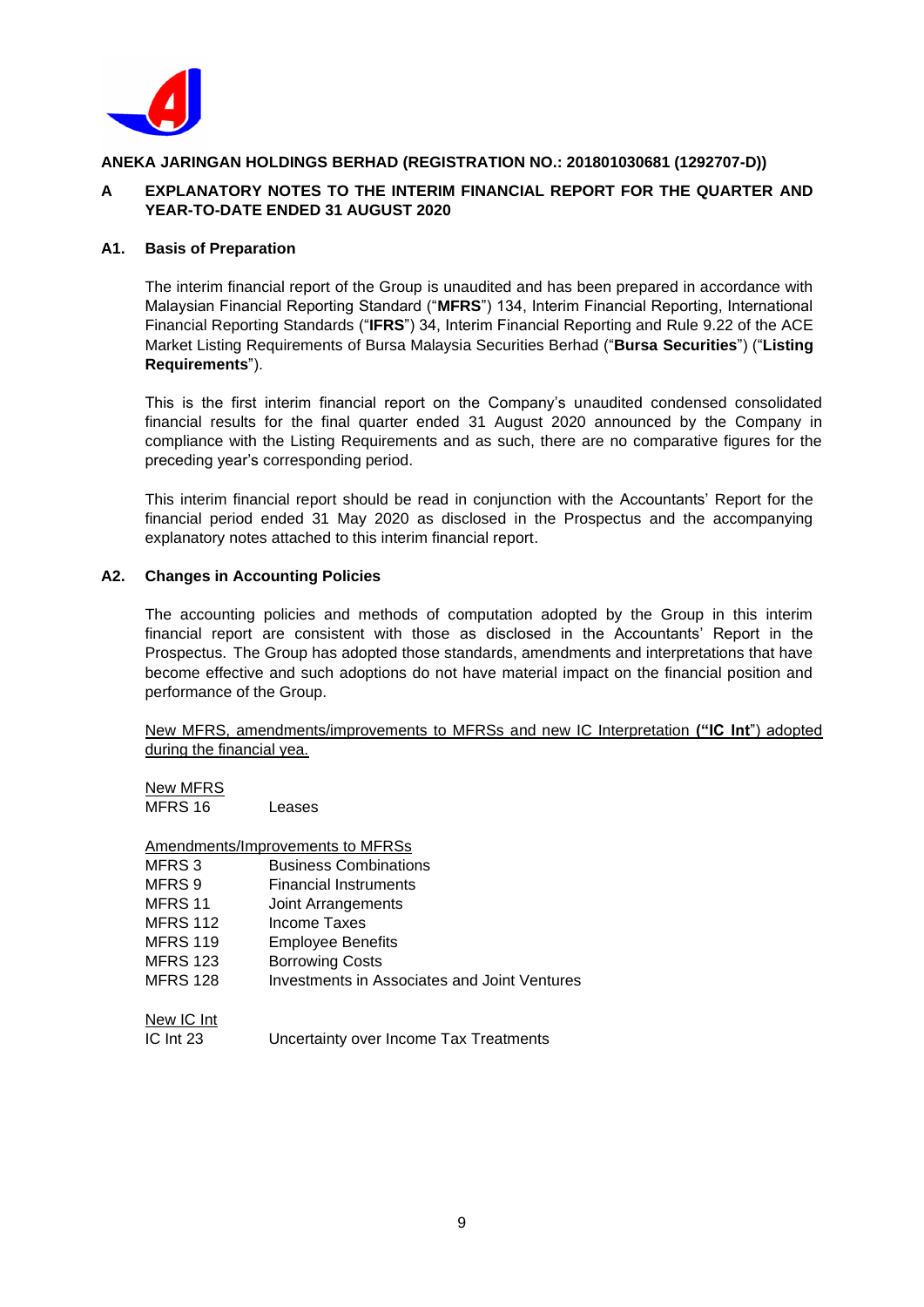

## **A EXPLANATORY NOTES TO THE INTERIM FINANCIAL REPORT FOR THE QUARTER AND YEAR-TO-DATE ENDED 31 AUGUST 2020 (CONT'D)**

#### **A2. Changes in Accounting Policies (cont'd)**

The Group has not applied in advance the following accounting standards and interpretations (including the consequential amendments, if any) that have been issued by the Malaysian Accounting Standards Board ("**MASB**") but are not yet effective for the current financial period ended 31 August 2020:-

#### Standards issued but not yet effective

The Group has not adopted the following standards that have been issued but not yet effective:

|                        | Effective for financial period beginning on or after 1 January 2020 |
|------------------------|---------------------------------------------------------------------|
| Amendments to MFRS 3   | <b>Business Combination</b>                                         |
| Amendments to MFRS 101 | <b>Presentation of Financial Statements</b>                         |
| Amendments to MFRS 108 | Accounting Policies, Changes in Accounting Estimates and Errors     |
|                        |                                                                     |

Effective for financial periods beginning on or after 1 January 2021 MFRS 17 Insurance Contracts

Effective date yet to be determined by the Malaysian Accounting Standards Board Amendments to MFRS 10 and MFRS 128 Sale or Contribution of Assets between an Investor and its Associate or Joint Venture

The adoption of the above accounting standards and interpretations (including the consequential amendments, if any) is not expected to have a material impact on the financial statements of the Group upon their initial application.

## **A3. Auditors' Report on Preceding Annual Financial Statements**

There was no qualification on the audited financial statements of the Group for the financial year ended 31 August 2019.

#### **A4. Seasonal or Cyclical Factors**

The business operations of the Group during the current financial quarter under review were not materially affected by any seasonal or cyclical factors.

#### **A5. Unusual Items Affecting Assets, Liabilities, Equity, Net Income or Cash Flows**

There were no unusual items for the current financial quarter under review.

#### **A6. Changes in Estimates**

There were no material changes in estimates for the current financial quarter under review.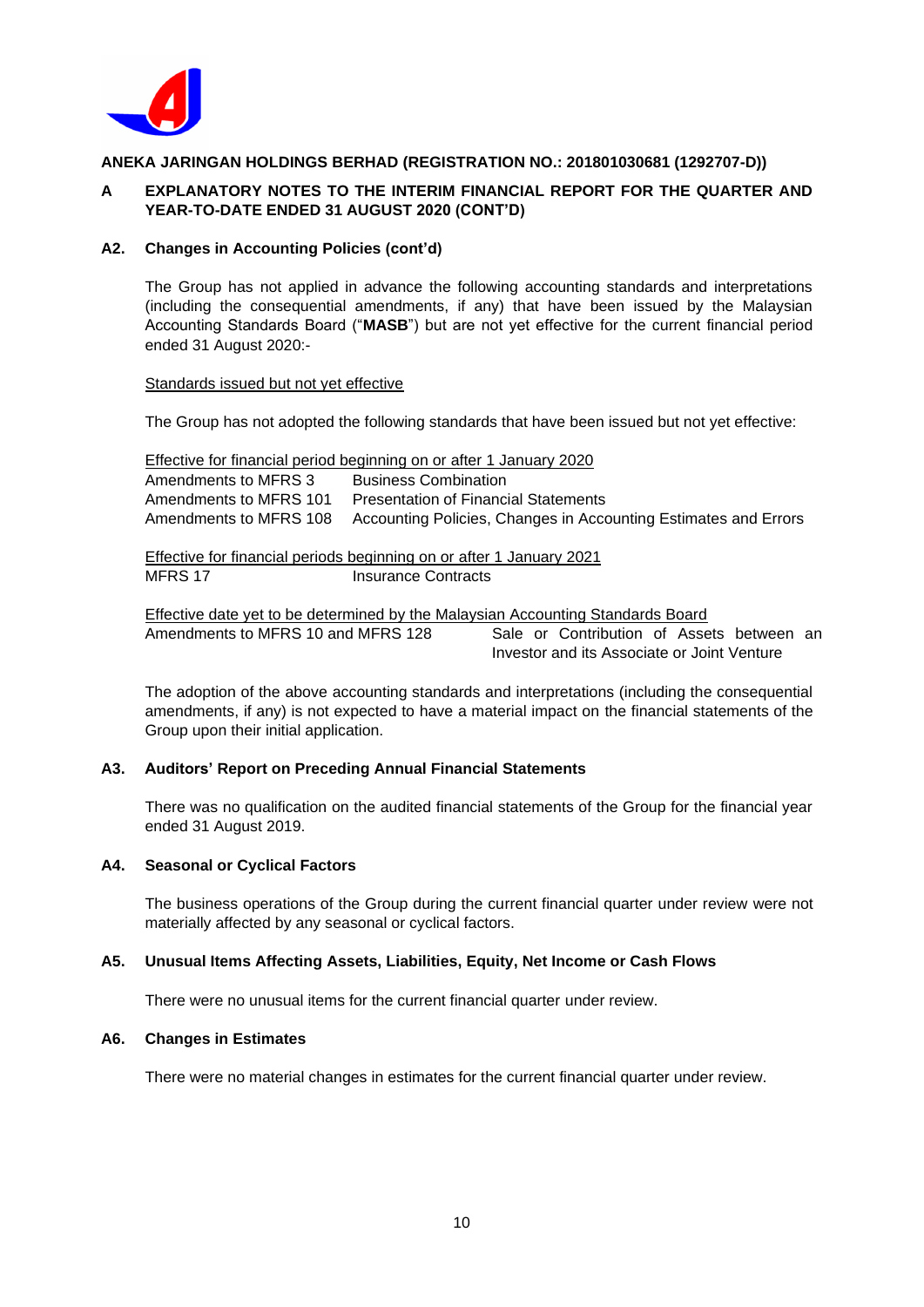

# **A EXPLANATORY NOTES TO THE INTERIM FINANCIAL REPORT FOR THE QUARTER AND YEAR-TO-DATE ENDED 31 AUGUST 2020 (CONT'D)**

#### **A7. Debt and Equity Securities**

There were no significant issuance and repayment of debt and equity securities, share buy-backs, share cancellations, shares held as treasury shares and resale of treasury shares during the current financial quarter under review except for the following:-

|                                         | Amount<br>RM | Number of<br>shares |
|-----------------------------------------|--------------|---------------------|
| Issued and fully paid shares            |              |                     |
| At 1 June 2020                          | 4            | 21                  |
| Issue of ordinary shares of the Company | 79.641.996   | 398,209,979         |
| At 31 August 2020                       | 79.642.000   | 398,210,000         |

#### Pre-listing internal restructuring exercise

On 21 January 2020, the Company entered into a conditional share sale agreement with Pang Tse Fui, Chong Ngit Sooi, Loke Kien Tuck and Tan Hoon Thean (as vendors) for the acquisitions of 100% shareholdings in Aneka Jaringan Sdn Bhd and Aneka Geotechnics Sdn Bhd for a total purchase consideration of RM79,641,996. The said purchase consideration was entirely satisfied by the issuance of 398,209,979 new ordinary shares in the Company at an issue price of RM0.20 per share. The share issuance and acquisition were completed on 25 August 2020.

#### **A8. Dividends Paid**

There was no dividend paid by the Company during the current financial quarter under review.

## **A9. Segmental Reporting**

The Group's operating segments information are as follows:-

| <b>Current year quarter</b><br>ended 31 August 2020 | <b>Construction</b><br><b>RM'000</b> | <b>Rental of</b><br><b>Equipment</b><br><b>RM'000</b> | <b>Adjustment and</b><br><b>Elimination</b><br><b>RM'000</b> | <b>Total</b><br><b>RM'000</b> |
|-----------------------------------------------------|--------------------------------------|-------------------------------------------------------|--------------------------------------------------------------|-------------------------------|
| Revenue                                             |                                      |                                                       |                                                              |                               |
| External revenue                                    | 31,120                               |                                                       |                                                              | 31,120                        |
| Inter-segment revenue                               |                                      | 5,008                                                 | (5,008)                                                      |                               |
|                                                     | 31,120                               | 5,008                                                 | (5,008)                                                      | 31,120                        |
| <b>Results</b>                                      |                                      |                                                       |                                                              |                               |
| Other income                                        |                                      |                                                       |                                                              | 986                           |
| Interest income                                     |                                      |                                                       |                                                              | 68                            |
| Finance costs                                       |                                      |                                                       |                                                              | (516)                         |
| Unallocated expenses                                |                                      |                                                       |                                                              | (30, 537)                     |
| Consolidated profit before<br>taxation              |                                      |                                                       |                                                              | 1,121                         |
| Income tax benefit                                  |                                      |                                                       |                                                              | 464                           |
| Consolidated profit after                           |                                      |                                                       |                                                              |                               |
| taxation                                            |                                      |                                                       |                                                              | 1,585                         |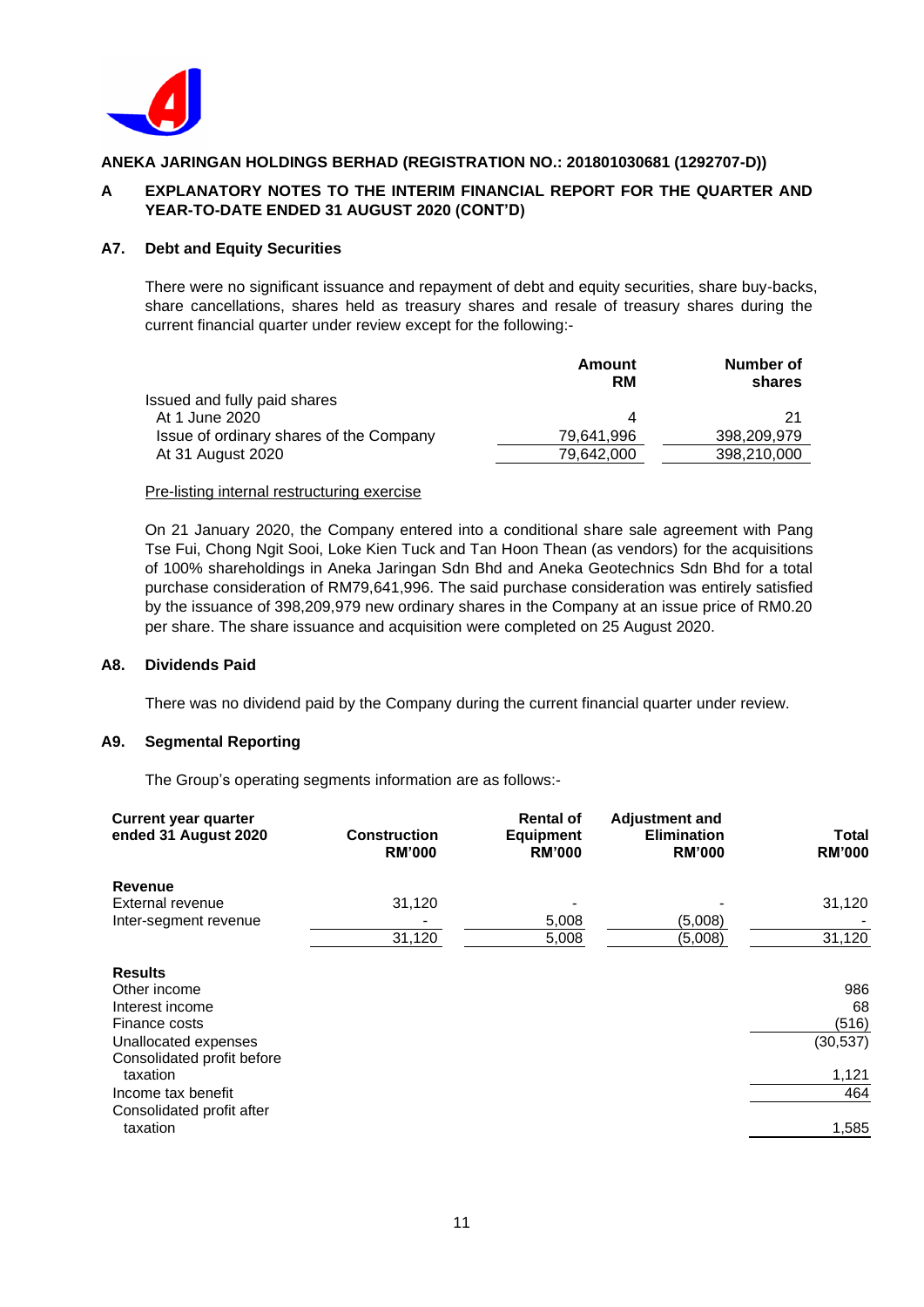

# **A EXPLANATORY NOTES TO THE INTERIM FINANCIAL REPORT FOR THE QUARTER AND YEAR-TO-DATE ENDED 31 AUGUST 2020 (CONT'D)**

## **A9. Segmental Reporting (Cont'd)**

| <b>Current year-to-date</b><br>ended 31 August 2020 | <b>Construction</b><br><b>RM'000</b> | <b>Rental of</b><br><b>Equipment</b><br><b>RM'000</b> | <b>Adjustment and</b><br><b>Elimination</b><br><b>RM'000</b> | Total<br><b>RM'000</b> |
|-----------------------------------------------------|--------------------------------------|-------------------------------------------------------|--------------------------------------------------------------|------------------------|
| Revenue                                             |                                      |                                                       |                                                              |                        |
| External revenue                                    | 135,337                              | 9                                                     |                                                              | 135,346                |
| Inter-segment revenue                               |                                      | 22,990                                                | (22,990)                                                     |                        |
|                                                     | 135,337                              | 22,999                                                | (22,990)                                                     | 135,346                |
| <b>Results</b>                                      |                                      |                                                       |                                                              |                        |
| Other income                                        |                                      |                                                       |                                                              | 5,445                  |
| Interest income                                     |                                      |                                                       |                                                              | 394                    |
| Finance costs                                       |                                      |                                                       |                                                              | (3, 161)               |
| Unallocated expenses                                |                                      |                                                       |                                                              | (124, 183)             |
| Consolidated profit before                          |                                      |                                                       |                                                              |                        |
| taxation                                            |                                      |                                                       |                                                              | 13,841                 |
| Income tax expense                                  |                                      |                                                       |                                                              | (3,037)                |
| Consolidated profit after                           |                                      |                                                       |                                                              |                        |
| taxation                                            |                                      |                                                       |                                                              | 10,804                 |

There are no comparative figures for the preceding quarter available as this is the first interim financial report for the final quarter ended 31 August 2020 announced in compliance with the Listing Requirements.

#### **A10. Significant Events Subsequent to the End of the Interim Financial Period**

There were no significant events subsequent to the end of the current financial quarter that have not been reflected in this interim financial report except for the following:-

(a) Listing on the ACE Market of Bursa Securities

In conjunction with the Company's listing on the ACE Market of Bursa Securities on 20 October 2020, the Company issued its Prospectus dated 1 October 2020 for its initial public offering ("**IPO**") comprising public issue of 139,890,000 new ordinary shares in the Company at an issue price of RM0.33 per share ("**IPO Price**") in the following manner:-

- (i) 26,906,000 new ordinary shares in the Company made available for application by the Malaysian public through a balloting process:
- (ii) 13,453,000 new ordinary shares in the Company made available for application by the eligible directors, employees and persons who have contributed to the success of the Company;
- (iii) 45,721,000 new ordinary shares in the Company made available by way of private placement to selected investors; and
- (iv) 53,810,000 new ordinary shares in the Company made available by way of private placement to Bumiputera investors approved by the Ministry of International Trade and Industry.

The Company completed its IPO exercise on 20 October 2020.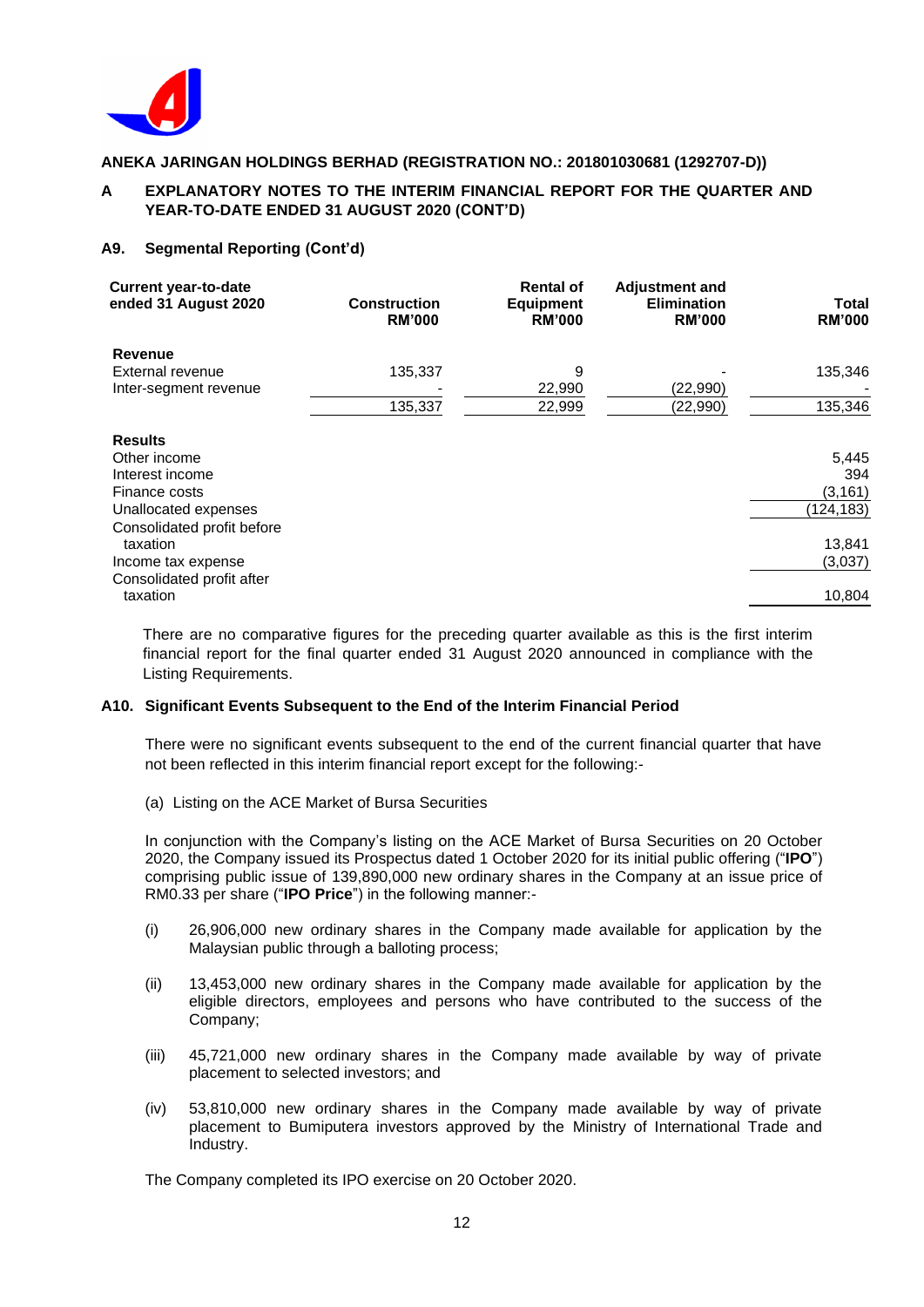

# **A EXPLANATORY NOTES TO THE INTERIM FINANCIAL REPORT FOR THE QUARTER AND YEAR-TO-DATE ENDED 31 AUGUST 2020 (CONT'D)**

## (b) Coronavirus outbreak

On 11 March 2020, the World Health Organisation declared the Coronavirus ("**Covid-19")** outbreak as a pandemic in recognition of its rapid spread across the globe. On 16 March 2020, the Malaysian Government has imposed the Movement Control Order ("**MCO**") starting from 18 March 2020 to curb the spread of the Covid-19 outbreak in Malaysia. The Covid-19 outbreak also resulted in travel restriction, lockdown, and other precautionary measures imposed in various countries. The emergence of the Covid-19 outbreak since early 2020 has brought significant economic uncertainties in Malaysia and markets in which operate.

The Group has performed an assessment of the overall impact of the situation on the Group's operation, including the recoverability of the carrying amount of assets and measurements of assets and liabilities and concluded that there is no material adverse effects on the financial statements for the financial year ended 31 August 2020.

The Group is unable to reasonably estimate the financial impact of these events on its financial position, results of operations or cash flows in the next financial period due to the uncertainty of the future outcome of the current events. It is however certain that the worldwide measures against the spread of the coronavirus will have direct and indirect effects on its operations. The Group will continuously monitor the impact of Covid-19 on its operations and financial performance and will be taking appropriate and timely measures to minimise the impact of the outbreak on the Group's operation.

## **A11. Changes in the Composition of the Group**

Save for the pre-IPO reorganisation as disclosed under Note A7 above to facilitate the Company's listing as disclosed in the Prospectus, there were no changes in the composition of the Group for the current financial quarter under review.

## **A12. Fair Value of Financial Instruments**

There were no gain or losses arising from fair value changes for all financial assets and liabilities for the current financial quarter under review.

## **A13. Capital Commitments**

|                                                                                                               | As at 31.08.2020<br><b>RM'000</b> | As at 31,08,2019<br><b>RM'000</b> |
|---------------------------------------------------------------------------------------------------------------|-----------------------------------|-----------------------------------|
| Approved but not contracted for:-<br>- Construction Machinery and equipment for<br><b>Malaysia Operations</b> | 17.300                            | N/A                               |
| - Construction Machinery and equipment for<br><b>Indonesia Operations</b>                                     | 13.939                            | N/A                               |
| - Investment Properties                                                                                       | 1.600                             | N/A                               |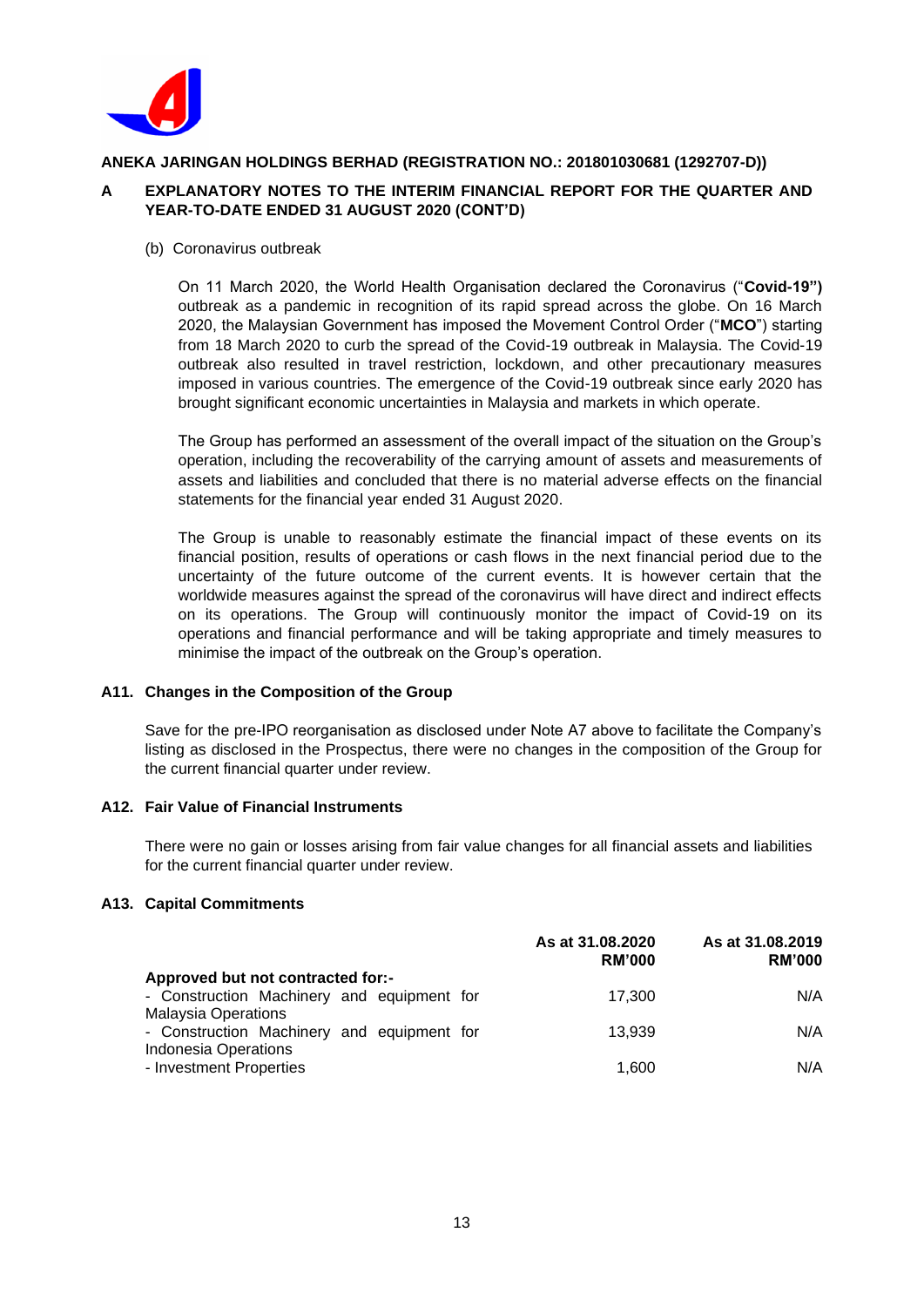

# **A EXPLANATORY NOTES TO THE INTERIM FINANCIAL REPORT FOR THE QUARTER AND YEAR-TO-DATE ENDED 31 AUGUST 2020 (CONT'D)**

|                                             | As at 31.08.2020<br><b>RM'000</b> | As at 31,08,2019<br><b>RM'000</b> |
|---------------------------------------------|-----------------------------------|-----------------------------------|
| Approved and contracted for:-               |                                   |                                   |
| - Purchase of property, plant and equipment | 904                               | N/A                               |
| - Purchase of investment properties         | 2.148                             | N/A                               |

No comparative figures for the preceding year's corresponding period is available as this is the first interim financial report on the consolidated results for the final quarter ended 31 August 2020 announced by the Company in compliance with the Listing Requirements.

## **A14. Contingent Assets and Contingent Liabilities**

The Group has no contingent assets as at the date of this report. Contingent liabilities of the Group as at 31 August 2020 are as follows:-

|                                                                   | As at 31.08.2020<br><b>RM'000</b> |
|-------------------------------------------------------------------|-----------------------------------|
| <b>Secured</b>                                                    |                                   |
| Bank guarantees for performance bonds and tender bonds of various | 15.859                            |
| construction projects                                             |                                   |

## **A15. Related Party Transactions**

Listed below are the significant transactions with related parties of the Group during the current financial period under review:-

|                          | <b>INDIVIDUAL QUARTER</b> |                   |                | <b>CUMULATIVE QUARTER</b> |
|--------------------------|---------------------------|-------------------|----------------|---------------------------|
|                          | <b>CURRENT</b>            | <b>PRECEDING</b>  | <b>CURRENT</b> | <b>PRECEDING</b>          |
|                          | <b>YEAR</b>               | <b>YEAR</b>       | <b>YEAR TO</b> | <b>YEAR TO</b>            |
|                          | <b>QUARTER</b>            | <b>CORRESPON-</b> | <b>DATE</b>    | <b>DATE</b>               |
|                          |                           | <b>DING</b>       |                |                           |
|                          |                           | <b>QUARTER</b>    |                |                           |
|                          | 31.08.20                  | 31.08.19          | 31.08.20       | 31.08.19                  |
|                          | <b>RM'000</b>             | <b>RM'000</b>     | <b>RM'000</b>  | <b>RM'000</b>             |
| Purchase<br>οf           | 142                       | N/A               | 680            | N/A                       |
| consumables<br>from<br>a |                           |                   |                |                           |
| major shareholder        |                           |                   |                |                           |
| Provision of mechanical  | 11                        | N/A               | 167            | N/A                       |
| and electrical works     |                           |                   |                |                           |

There are no comparative figures for the preceding year's quarter and year-to-date available as this is the first interim financial report for the final quarter ended 31 August 2020 announced in compliance with the Listing Requirements.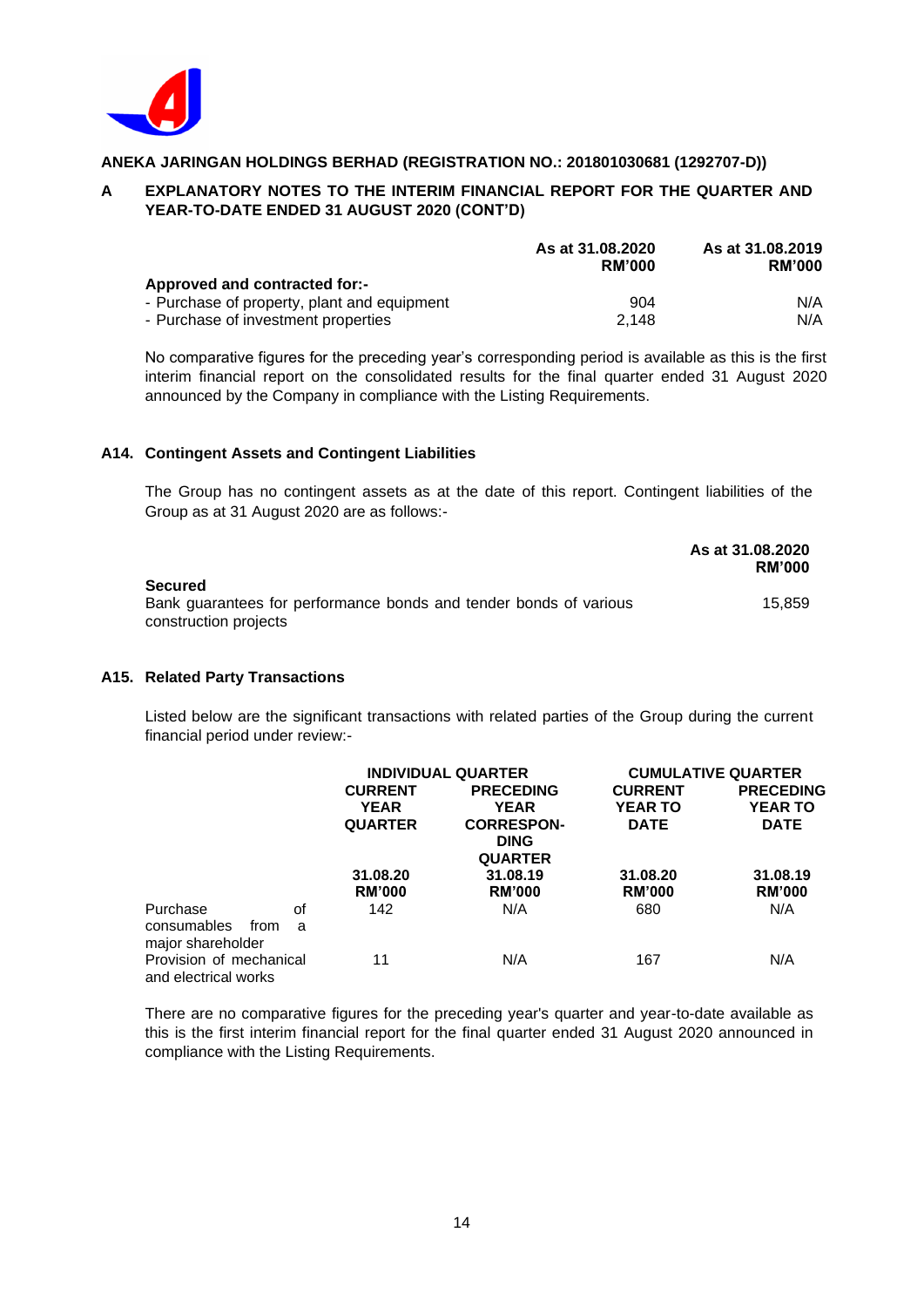

## **B. ADDITIONAL INFORMATION REQUIRED BY THE ACE MARKET LISTING REQUIREMENTS OF BURSA MALAYSIA SECURITIES BERHAD**

#### **B1. Review of Group Performance**

#### For the quarter ended 31 August 2020 (4Q20)

The Group recorded a revenue of RM31.12 million and a profit after tax of RM1.58 million for the current quarter ending 31 August 2020. All of the Group's revenue for the current quarter was generated from its construction business segment. The Group's revenue was negatively affected by one of its projects which was deferred for 3 months due to the COVID-19 pandemic as reported in the Prospectus resulting in a lower revenue.

The Group recorded a gross profit of RM2.43 million after accounting for, among others, depreciation of machinery and labour costs. The Group recorded other income of RM1.05 million for the current quarter from the disposal of machinery of RM0.95 million with the remainder contributed by rental of premises and interest from short term deposits. Administrative expenses were RM1.84 million, mainly comprising staff costs.

In terms of taxation, the Group reported a tax benefit for the quarter due to a deferred tax of RM0.93 million from new machines acquired.

#### For the year-to-date ended 31 August 2020

The Group closed the year with a revenue of RM135.35 million and a profit after tax of RM10.80 million. The lower revenue, as compared to previous years, was mainly due to the shutdown of the Group's operations in Malaysia for a period of about 2½ months pursuant to the MCO imposed by the Malaysia Government from March 2020 to May 2020 where there was no revenue generated. As cost of depreciation and salaries were still ongoing during the shutdown, this has negatively affected the Group's gross profit, which was reported at RM20.18 million.

The Group also recorded an other income of RM5.84 million comprising mainly of RM3.93 million from a recovery of liquidated ascertained damages previously imposed by one of our customers and also a gain on disposal of RM0.95 million from the sale of a fully depreciated machine.

In terms of tax, the Group's effective tax rate was lower due to the reversal of deferred taxation recognised in the previous quarters.

There are no comparative figures for the preceding year's quarter and year-to-date available as this is the first interim financial report on the consolidated results for the final quarter ended 31 August 2020 announced by the Company in compliance with the Listing Requirements.

#### **B2. Comparison with Immediate Preceding Quarter Results**

There are no comparative figures for the preceding quarter available as this is the first interim financial report for the final quarter ended 31 August 2020 announced by the Company in compliance with the Listing Requirements.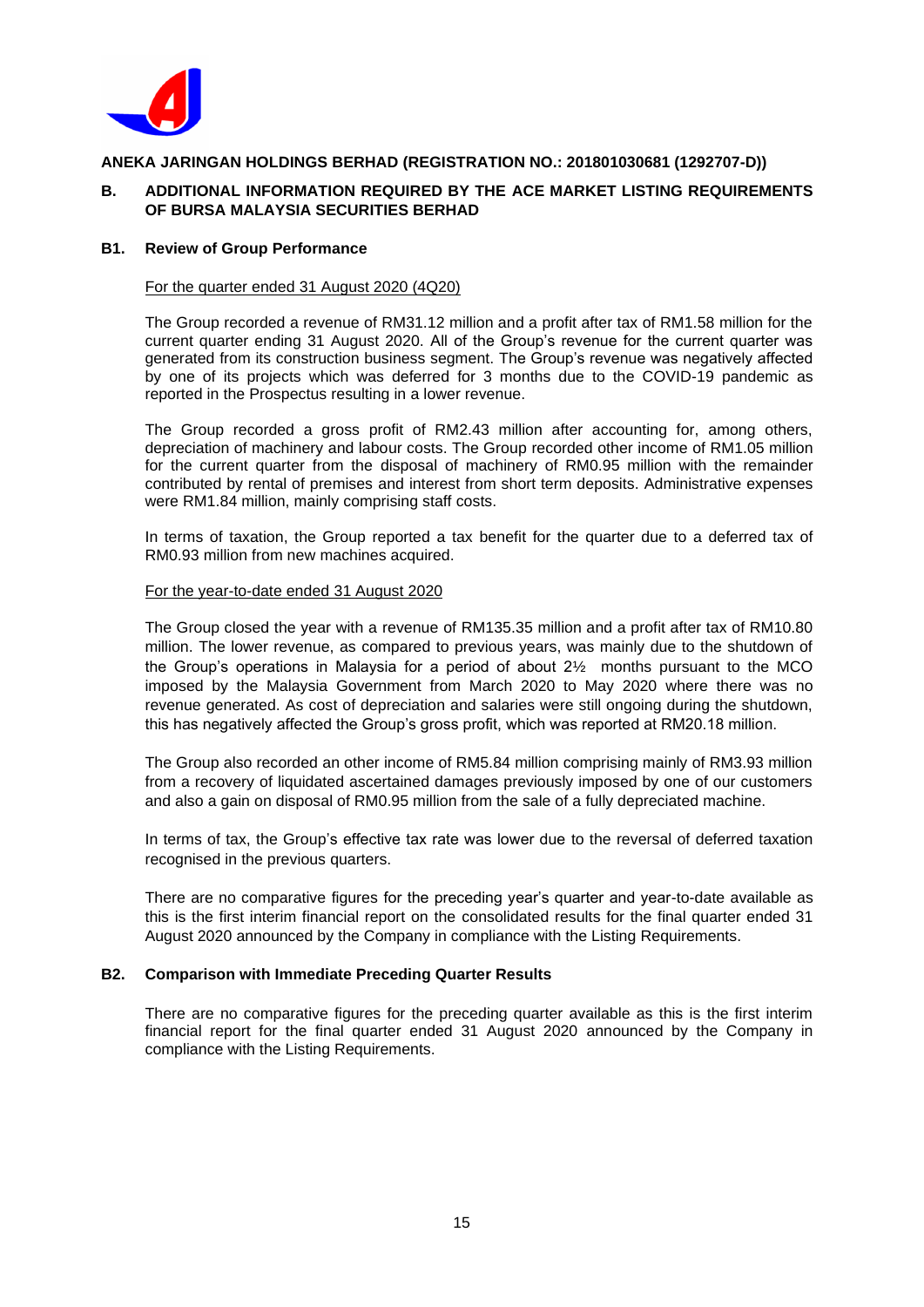

## **B. ADDITIONAL INFORMATION REQUIRED BY THE ACE MARKET LISTING REQUIREMENTS OF BURSA MALAYSIA SECURITIES BERHAD (CONT'D)**

#### **B3. Prospects**

In terms of prospects, the Group is cautiously optimistic about the outlook of the construction sector. The Group is of the view that the COVID-19 pandemic will not have a material adverse impact on our prospects in Malaysia and Indonesia in the long run. This view takes into consideration the gradual improvement in Malaysia's economy in the second half of 2020 underpinned by key growth drivers including continued improvement in global growth, trade and technology cycle, reopening of the domestic economy, improvement in income prospects and sentiments to support consumption spending, and fiscal, monetary and financial stimulus measures by Malaysian government.

Meanwhile, it is also expected that once the health crisis is contained, the focus on infrastructure development in Indonesia will continue to be back on track.

#### . **B4. Profit Forecast**

The Group did not issue any profit forecast or guarantee during the current financial quarter under review.

#### **B5. Income Tax Expense**

The breakdown of income tax expense $(1)$  are as follows:-

|                                 | <b>INDIVIDUAL QUARTER</b> |                        |                 | <b>CUMULATIVE QUARTER</b> |
|---------------------------------|---------------------------|------------------------|-----------------|---------------------------|
|                                 | <b>CURRENT</b>            | <b>PRECEDING</b>       | <b>CURRENT</b>  | <b>PRECEDING</b>          |
|                                 | <b>YEAR</b>               | <b>YEAR</b>            | <b>YEAR-TO-</b> | <b>YEAR-TO-</b>           |
|                                 | <b>QUARTER</b>            | <b>CORRESPON-</b>      | <b>DATE</b>     | $DATE^{(3)}$              |
|                                 |                           | <b>DING</b>            |                 |                           |
|                                 |                           | QUARTER <sup>(3)</sup> |                 |                           |
|                                 | 31.08.20                  | 31.08.19               | 31.08.20        | 31.08.19                  |
|                                 | <b>RM'000</b>             | <b>RM'000</b>          | <b>RM'000</b>   | <b>RM'000</b>             |
| Current tax expenses            | 462                       | N/A                    | 3,386           | N/A                       |
| Deferred tax expenses           | (926)                     | N/A                    | (349)           | N/A                       |
|                                 | (464)                     | N/A                    | 3,037           | N/A                       |
| Effective tax rate $(\%)^{(2)}$ | (41.39%)                  | N/A                    | 21.94%          | N/A                       |

#### **Notes:**

- (1) Income tax expense is recognised based on management's best estimate.
- (2) The Group's effective tax rate for the quarter ended 31 August 2020 of -41.39% is lower than the statutory tax rate of 24.00% mainly due to deferred tax arising from purchase of new machines.

The effective tax rate for the year-to-date ended 31 August 2020 of 21.94% is lower than the statutory tax rate of 24.00% mainly due to deferred tax and also lower tax rate enjoyed by our Indonesian subsidiary.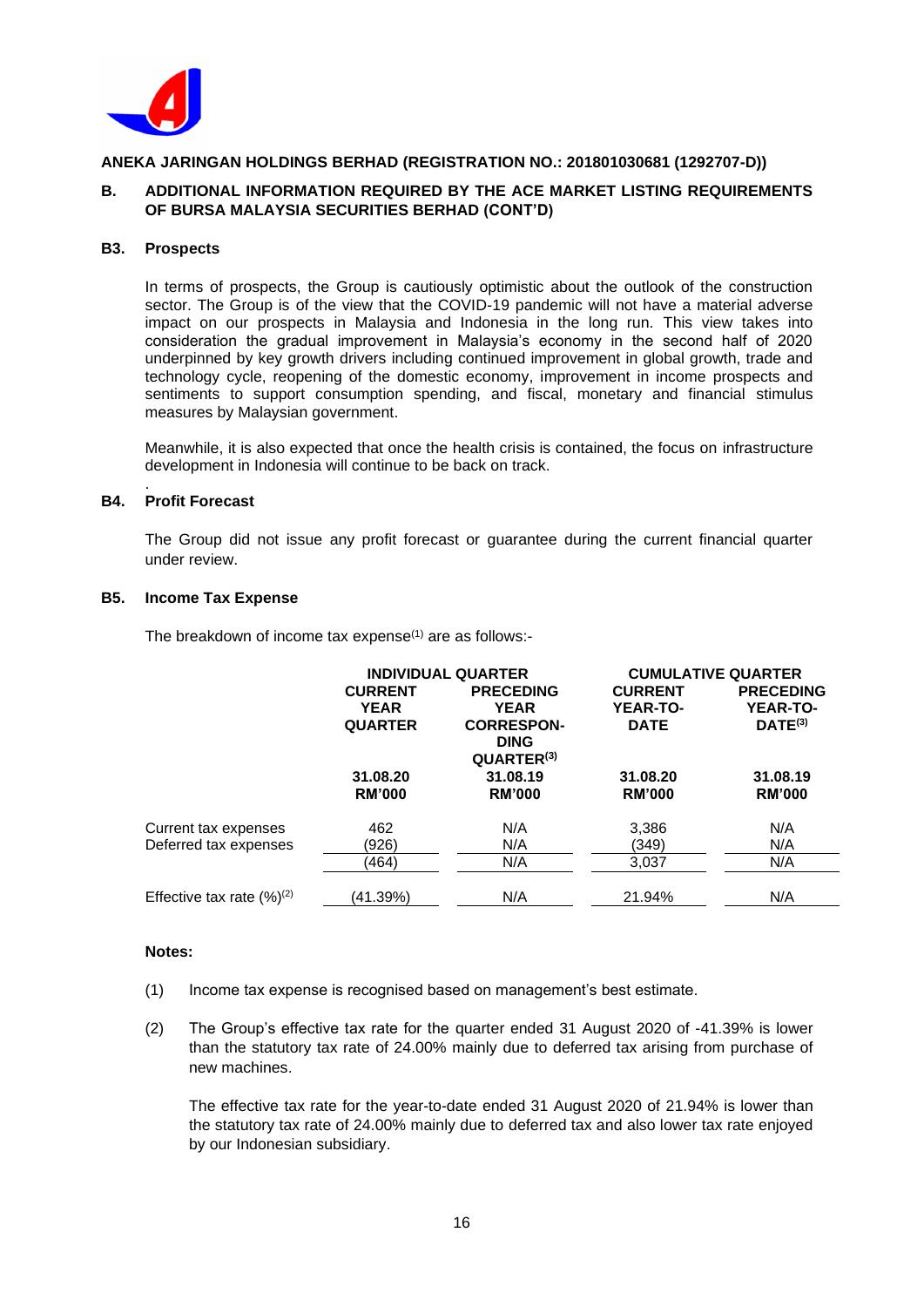

# **B. ADDITIONAL INFORMATION REQUIRED BY THE ACE MARKET LISTING REQUIREMENTS OF BURSA MALAYSIA SECURITIES BERHAD (CONT'D)**

(3) No comparative figures for the preceding year's quarter and year-to-date are available as this is the first interim financial report on the consolidated results for the final quarter ended 31 August 2020 announced by the Company in compliance with the Listing Requirements.

# **B6. Status of Corporate Proposals**

There were no corporate proposals announced but not completed as at the date of this report.

[The rest of this page has been intentionally left blank]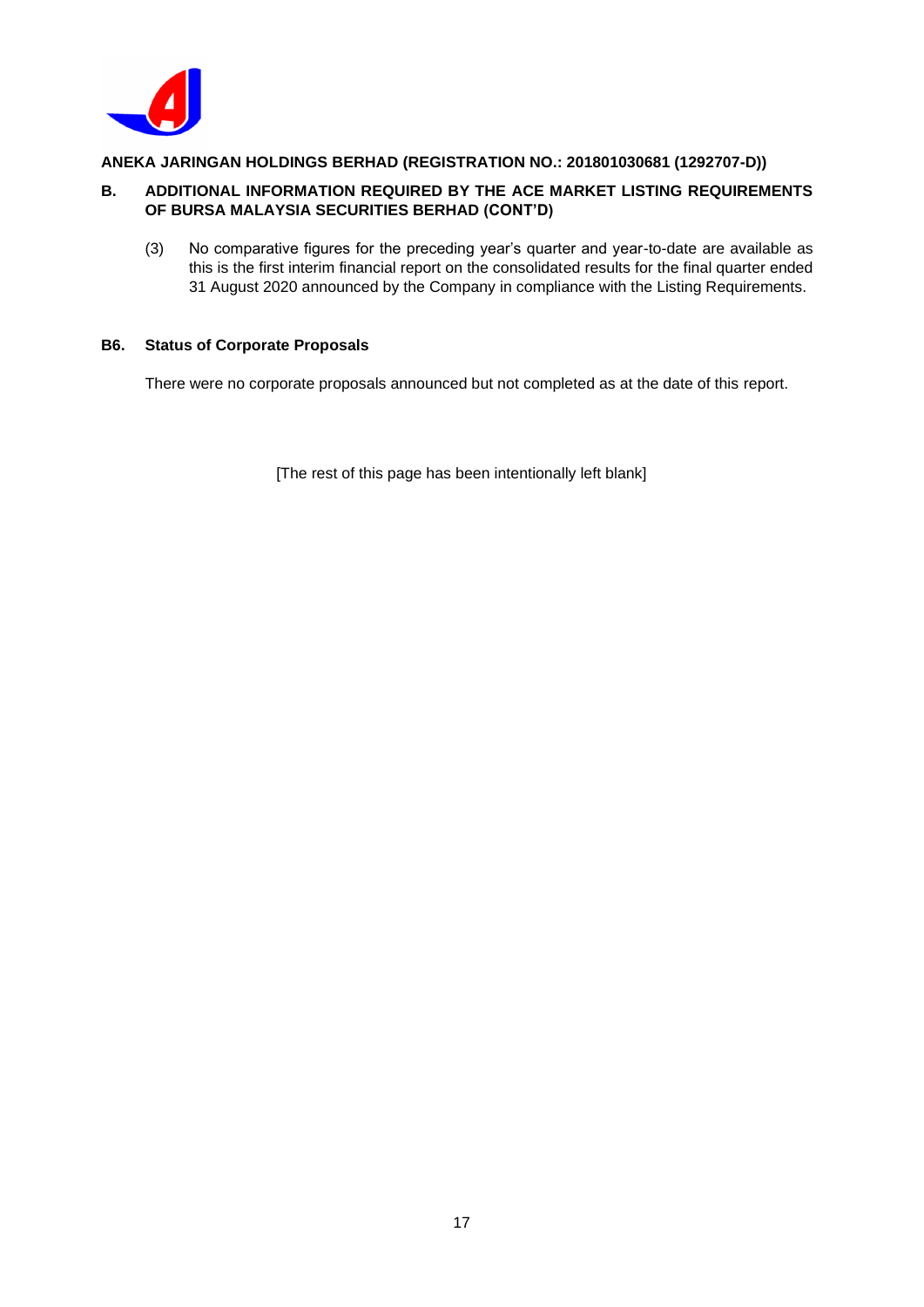

## **B. ADDITIONAL INFORMATION REQUIRED BY THE ACE MARKET LISTING REQUIREMENTS OF BURSA MALAYSIA SECURITIES BERHAD (CONT'D)**

#### **B7. Use of Proceeds Raised from IPO**

Subsequent to 31 August 2020, the Company completed its IPO exercise on 20 October 2020, which raised gross proceeds of RM46.16 million. The proceeds raised from the IPO are proposed to be utilised as follows:-

| No.            | <b>Purpose</b>                                         | <b>Proposed</b><br>utilisation |        | <b>Actual</b><br>utilisation | <b>Balance to</b><br>be utilised | Intended timeframe<br>for utilisation (from<br>the listing date<br>20 October 2020) |
|----------------|--------------------------------------------------------|--------------------------------|--------|------------------------------|----------------------------------|-------------------------------------------------------------------------------------|
|                |                                                        | <b>RM'000</b>                  | %      | <b>RM'000</b>                | <b>RM'000</b>                    |                                                                                     |
| $\mathbf{1}$ . | Purchase of new rotary drilling rigs and crawler crane | 17,300                         | 37.48  |                              | 17,300                           | Within 36 months                                                                    |
| 2.             | Repayment of borrowings                                | 24,264                         | 52.56  |                              | 24,264                           | Within 3 months                                                                     |
| 3.             | <b>Estimated Listing expenses</b>                      | 4,600                          | 9.96   |                              | 4,600                            | Within 3 months                                                                     |
|                | <b>Total</b>                                           | 46,164                         | 100.00 |                              | 46,164                           |                                                                                     |

The use of proceeds as disclosed above should be read in conjunction with the Prospectus of the Company dated 1 October 2020.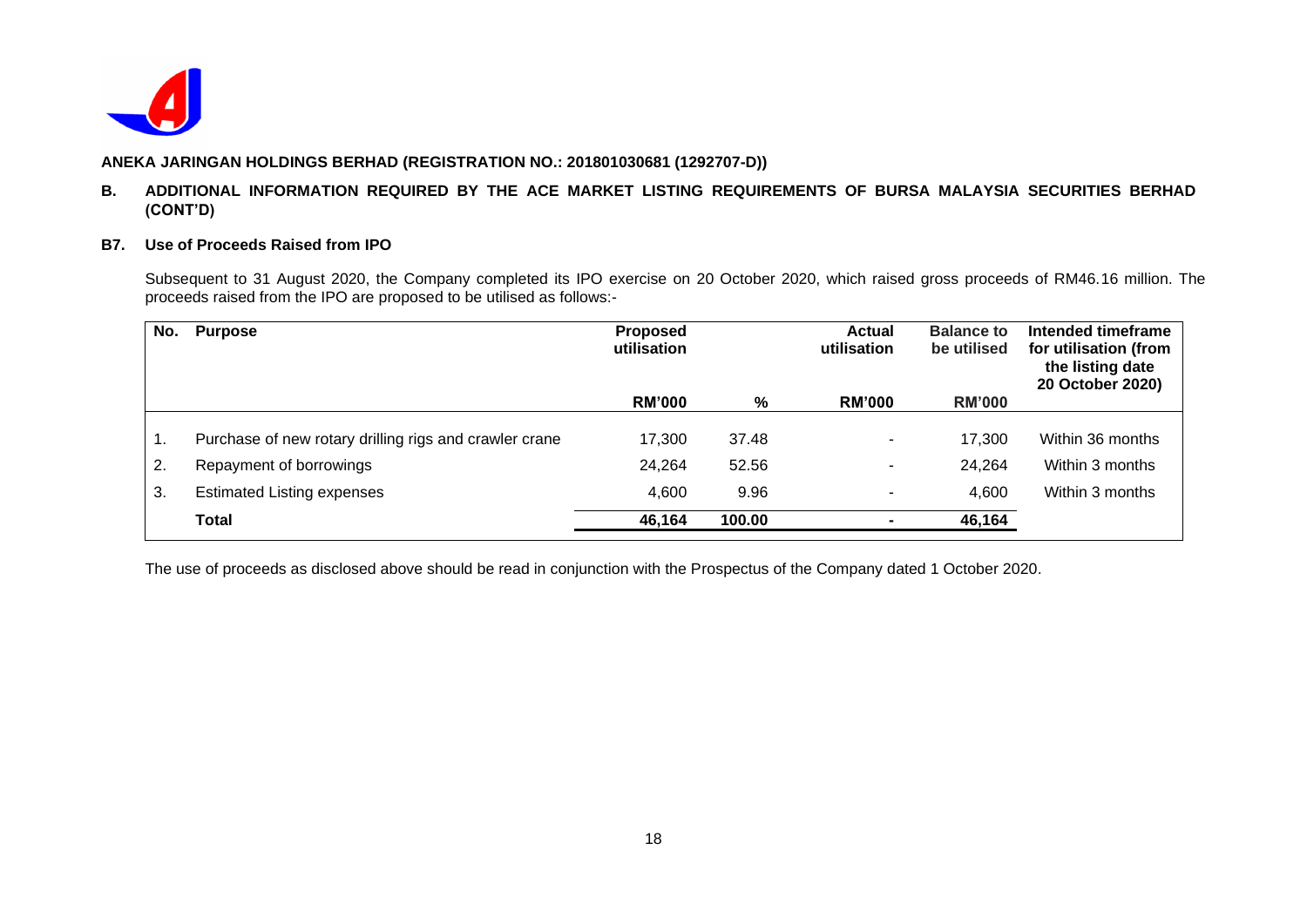

## **B. ADDITIONAL INFORMATION REQUIRED BY THE ACE MARKET LISTING REQUIREMENTS OF BURSA MALAYSIA SECURITIES BERHAD (CONT'D)**

## **B8. Group Borrowings and Debt Securities**

The Group's borrowings as at 31 August 2020 are as follows:

|                                | Payable within<br>12 months<br><b>RM'000</b> | Payable after<br>12 months<br><b>RM'000</b> | Total<br><b>RM'000</b> |  |  |  |
|--------------------------------|----------------------------------------------|---------------------------------------------|------------------------|--|--|--|
| Denominated in:                |                                              |                                             |                        |  |  |  |
| RM                             |                                              |                                             |                        |  |  |  |
| - Term Loan                    | 277                                          | 8,768                                       | 9,045                  |  |  |  |
| - Hire Purchase <sup>(*)</sup> | 13,387                                       | 17,558                                      | 30,945                 |  |  |  |
| - Trade Facilities             | 27,094                                       |                                             | 27,094                 |  |  |  |
| Total                          | 40.758                                       | 26.326                                      | 67,084                 |  |  |  |

All the borrowings are secured.

\* Included IDR9,146 million (RM2.606 million at exchange rate 0.000285)

#### **B9. Material Litigation**

As at the date of this report, the Group is not engaged in any material litigation.

# **B10. Dividend**

No dividend has been declared or recommended for payment by the Company during the current financial quarter under review.

## **B11. Earnings Per Share**

The basic and diluted earnings per share for the current financial quarter and year-to-date are computed as follows:

|                                                                            | <b>INDIVIDUAL QUARTER</b><br><b>CURRENT</b><br><b>PRECEDING</b><br><b>YEAR</b><br><b>YEAR</b><br><b>QUARTER</b><br><b>CORRESPON-</b><br><b>DING</b><br>QUARTER <sup>(1)</sup> |          | <b>CUMULATIVE QUARTER</b><br><b>CURRENT</b><br><b>YEAR-TO-</b><br><b>DATE</b> | <b>PRECEDING</b><br><b>YEAR-TO-</b><br>$DATE^{(1)}$ |
|----------------------------------------------------------------------------|-------------------------------------------------------------------------------------------------------------------------------------------------------------------------------|----------|-------------------------------------------------------------------------------|-----------------------------------------------------|
|                                                                            | 31.08.20                                                                                                                                                                      | 31.08.19 | 31.08.20                                                                      | 31.08.19                                            |
| Profit after taxation<br>attributable to owners of<br>the Company (RM'000) | 1,399                                                                                                                                                                         | N/A      | 10,043                                                                        | N/A                                                 |
| Weighted average<br>number of shares in<br>issue ('000)                    | 398,210                                                                                                                                                                       | N/A      | 398,210                                                                       | N/A                                                 |
| Basic and diluted<br>earnings per share (sen)                              | 0.35                                                                                                                                                                          | N/A      | 2.52                                                                          | N/A                                                 |